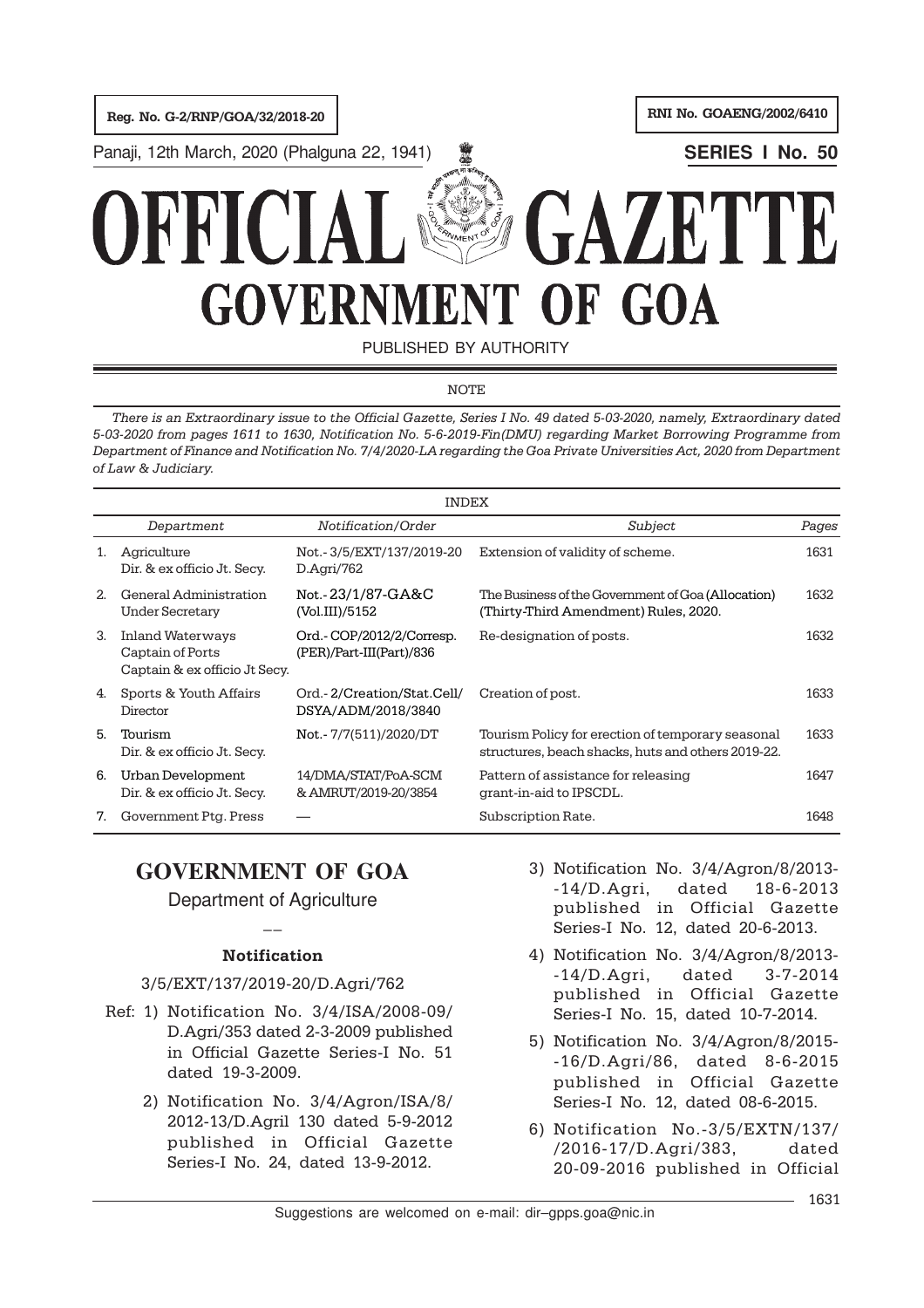SERIES I No. 50 12TH MARCH, 2020

Gazette Series-I No. 26, dated 29-09-2016.

- 7) Notification No.-3/5/EXTN/137/ /2016-17/D.Agri/382, dated 20-09-2016 published in Official Gazette Series-I No. 26, dated 29-09-2016.
- 8) No. 3/5/EXTN/137/2017-18/D.Agri/ /407 dated 22-09-2017 published in Official Gazette Series-I No. 25, dated 22-09-2017.
- 9) No. 3/5/EXTN/137/2017-18/D.Agri/ /387 dated 28-08-2018 published in Official Gazette Series-I No. 23, dated 06-07-2018.

Government is pleased to extend the scheme, "Interest subsidy on loans for Agriculture and allied activities." For further period of one year w.e.f. 1-04-2019 to 31-3-2020 as per the Notification referred at Sr. No. 1 and subsequent notifications/ /amendment, referred at Sr. No. 2 to 9.

The expenditure for the scheme shall be debited to Budget Head:

1. 2401—Crop Husbandry, 00—, 800— Other Expenditure, 07—Interest subsidy on loans for Agriculture and Allied Activities (P), 33—Subsidies for claims of Agriculture.

2. 2403—Animal Husbandry, 00—, 101—Veterinary Services and Animal Health, 12—Interest subsidy scheme for Agriculture and Allied Activities (P), 33—Subsidies for claims of Animal Husbandry and Veterinary Services and

3. 2405—Fisheries, 00—, 103—Marine Fisheries, 07—Interest subsidy scheme for Agriculture and Allied Activities (P) (A), 33—Subsidies for claims of Fisheries **Activities** 

This issues with the concurrence of the Finance Department vide their U.O. No. 1400068728 dated 02-03-2020.

> By order and in the name of Governor of Goa.

Nevil Alphonso, Director & ex officio Joint Secretary (Agriculture).

Tonca-Caranzalem, 6th March 2020.

Department of General Administration  $\overline{a}$ 

### Notification

### 23/1/87-GA&C(Vol.III)/5152

In exercise of the powers conferred by article 166 of the Constitution of India and all other powers enabling him in this behalf, the Governor of Goa hereby makes the following rules so as to further amend the Business of the Government of Goa (Allocation) Rules, 1987, namely:—

1. Short title and commencement.— (1) These rules may be called the Business of the Government of Goa (Allocation) (Thirtythird Amendment) Rules, 2020.

(2) They shall come into force on the date of their publication in the Official Gazette.

2. Amendment of Schedule.— In the Schedule appended to the Business of the Government of Goa (Allocation) Rules, 1987, under the heading "2. Department of Agriculture", after entry at clause  $(f)$ , the following entry shall be inserted, namely:—

"(g) Agriculture education, research and related activities".

> By order and in the name of Governor of Goa.

Shripad Arlekar, Under Secretary (GA).

Porvorim, 6th March, 2020.

 $-$ 

Department of Inland Waterways Captain of Ports

# $\overline{a}$ Order

COP/2012/2/Corresp.(PER)/Part-III(Part)/836

- Read:- 1. Government Order No. COP/ /2012/2/Corresp.(PER)/Part- -III(PART)/3175 dated 13-11-2019.
	- 2. Corrigendum No. COP/2012/2/ /Corresp.(PER)/Part-III(Part)/ /3175 dated 10-12-2019.

Sanction of the Government is hereby accorded for re-designation of the following posts in Captain of Ports Department.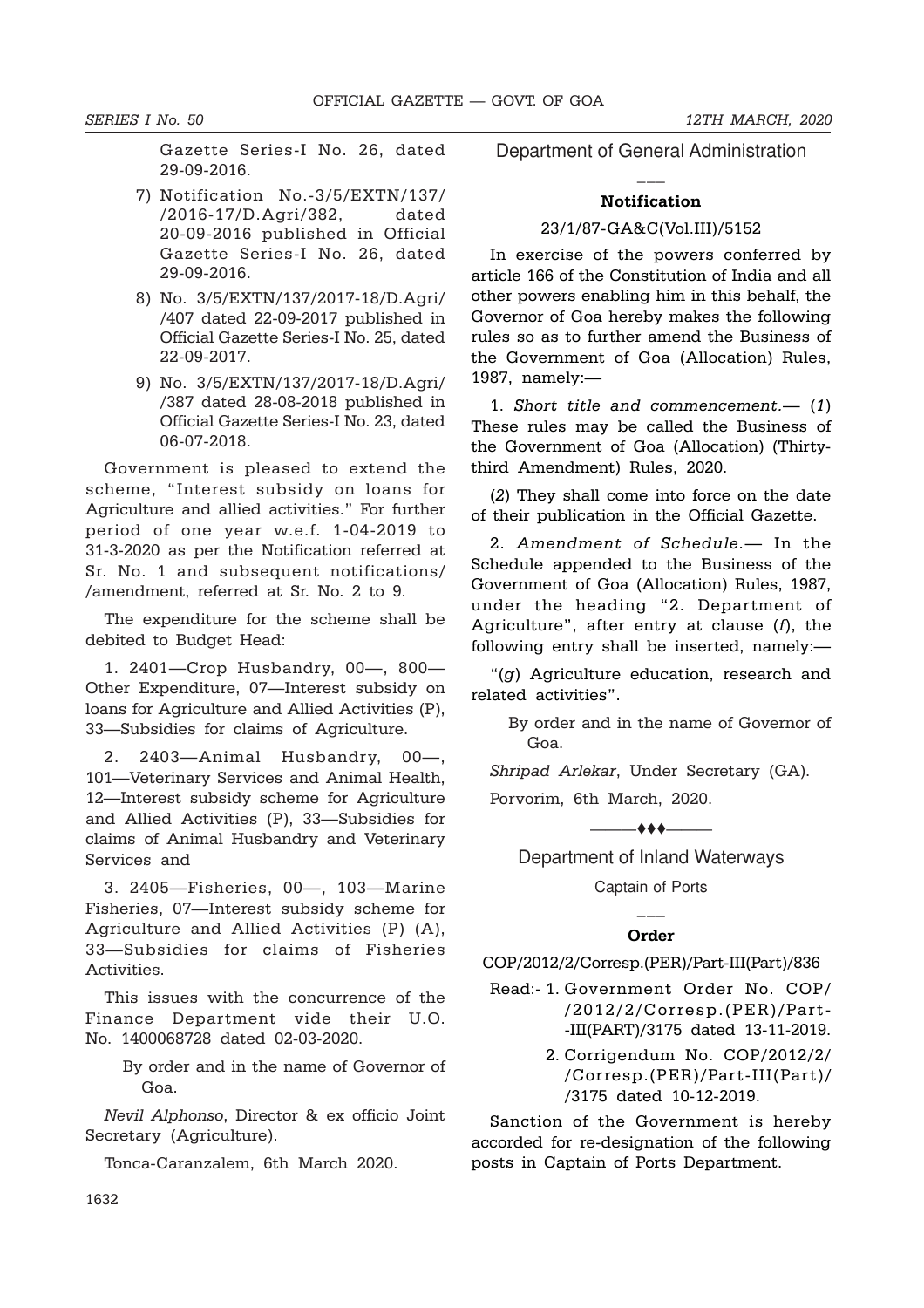| Sr.<br>No. | Existing<br>posts    | Pay Scale<br>as per the<br>6th Pay<br>Commission | No. of<br>posts to<br>be re-de-<br>-signated | To be re-de-<br>-signated as          |
|------------|----------------------|--------------------------------------------------|----------------------------------------------|---------------------------------------|
|            | Peon<br>"D"<br>Group | 1S Rs 4440-<br>$-7440 + 1300$                    | 08                                           | Multitask-<br>-ing Staff<br>Group 'C' |

By order and in the name of the Governor of Goa. .

Captain James Branganza, Captain of Ports & ex officio & Jt. Secretary.

Panaji, 21st February, 2020.

# $\overline{\phantom{a}}$

Department of Sports & Youth Affairs Directorate of Sports & Youth Affairs

# —— Order

### 2/Creation/Stat.Cell/DSYA/ADM/2018/3840

Sanction of the Government is hereby accorded for creation of the following posts as per the details shown below:

| Sr.<br>No. | Designation<br>of the post                    | Pay Scale              | No. of posts<br>created |
|------------|-----------------------------------------------|------------------------|-------------------------|
| 1          | 2.                                            | з                      | 4                       |
|            | Non Ministerial<br>(Non-Lapsable)<br>post (A) |                        |                         |
| 1.         | Investigator                                  | 25500-81100<br>Level 4 | 01                      |

The expenditure on the creation of above post would be met from the Budget Head mentioned against the post:

2204—Sports & Youth Service;

 $00$ ;

101—Physical Education;

04—Directorate of Sports (Non-Plan);

01—Salaries.

This issues with the approval of the High Level Empowered Committee (H.L.E.C) constituted with the approval of the Council of Ministers in the XXth meeting held on 08-11-2017 vide Order No. 1/1/2017-Addl. Secy (PER) dated 22-11-2017 issued by Department of Personnel.

Approval of the High Level Empowered Committee (H.L.E.C) is conveyed vide Letter No. 9/57/IDCO/2019-ARD/244 dated 17-07-2019 from Addl. Secretary (Admin. Reforms), Administrative Reforms Department, Secretariat, Porvorim.

By order and in the name of the Governor of Goa.

Shashank Mani Tripathi, IAS, Director of Sports & Youth Affairs.

Panaji, 2nd March, 2020.

—+++——

Department of Tourism  $\overline{\phantom{a}}$ 

### Notification

# 7/7(511)/2020/DT

The Government of Goa is hereby pleased to formulate Tourism Policy for erection of temporary seasonal structures, beach shacks, huts & others for the tourist season 2019-22 and the same is published herewith for information of general public.

Menino D'Souza, Director & ex officio Joint Secretary (Tourism).

Panaji, 2nd March, 2020.

# Tourism Policy for Erection of Temporary Seasonal Structures, Beach Shacks, Huts and Others 2019-22

\_\_\_\_\_\_\_\_\_

Terms and Conditions for Erection of Temporary Seasonal Structures, Beach Shacks/Deck-Beds/Umbrellas/Huts and Other Structures

Validity of License: The License so issued shall be valid for three years from 2019 to 2022; however the temporary structures shall be allowed to be erected only for the period from 1st September to 31st May only. All structures permitted by the above license shall stop operation by 31st May and the licensee shall remove the structure by 10th June.

A. Terms and conditions for issue of License for erection of temporary beach shacks on identified beach stretches: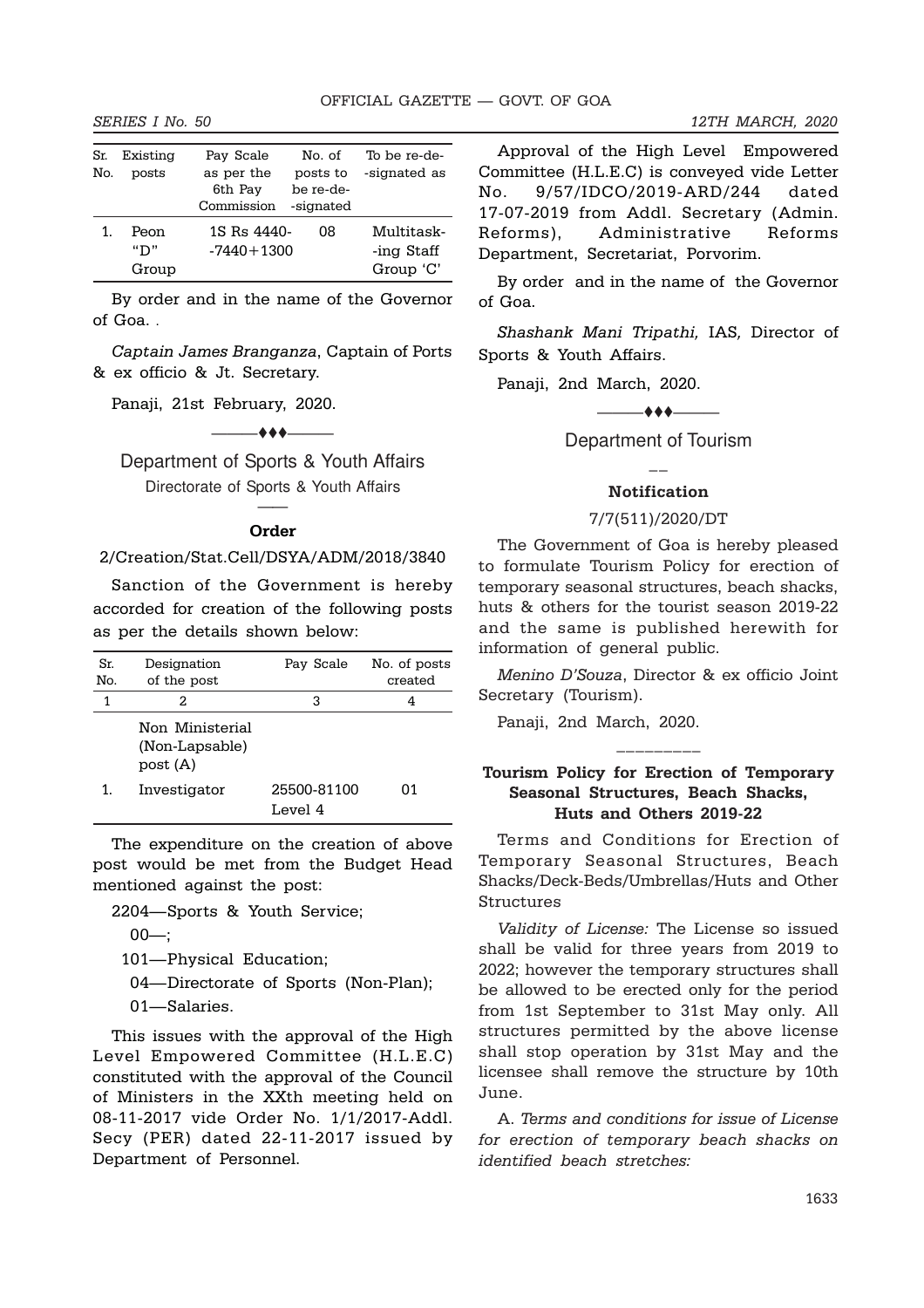# SERIES I No. 50 12TH MARCH, 2020

1. License shall be granted for erection of temporary shacks on the following identified beach stretches after a joint inspection to be carried out by the Officials of this Department along with the Officials of GCZMA:

|            |                                |                                                                              |                  | NORTH GOA - 259 Nos. |                              |                      |                      |                  |
|------------|--------------------------------|------------------------------------------------------------------------------|------------------|----------------------|------------------------------|----------------------|----------------------|------------------|
|            | 'B' Stretches<br>'A' Stretches |                                                                              |                  |                      |                              |                      |                      |                  |
| Sr.<br>No. | Name of the<br>Beach           | Size of the<br>Shack                                                         |                  | No. of<br>Shacks     | Sr.<br>No.                   | Name of the<br>Beach | Size of the<br>Shack | No. of<br>Shacks |
| 1          | Calangute                      |                                                                              |                  |                      | 1                            | Keri                 | 18 m X 8m            | 06               |
|            | (a) Saunta Vaddo               | First four Shacks<br>at the entrance<br>12m X 8m<br>balance shacks<br>18x8 m |                  | 25                   | 2                            | Arambol              | do                   | 12               |
|            | (b) Khobra Vaddo               | 18m X 8m                                                                     |                  | 17                   | 3                            | Mandrem              | do                   | 10               |
|            | (c) Umta Vaddo                 | do                                                                           |                  | 16                   | 4                            | Morjim               | do                   | 11               |
|            | (d) Maddo Vaddo                | do                                                                           |                  | 11                   | 5                            | Ozrant               | do                   | 08               |
|            | (e) Tivai Vaddo                | do                                                                           |                  | 17                   | 6                            | Anjuna               | do                   | 07               |
|            | (f) Gaura Vaddo                | do                                                                           |                  | 22                   | 7                            | Vagator              | do                   | 05               |
| 2          | Candolim                       |                                                                              |                  |                      | 8                            | Siridao              | do                   | 02               |
|            | (a) Ximer                      | 18m X 8m                                                                     |                  | 12                   | 9                            | Chapora              | do                   | 02               |
|            | (b) Escrivao Vaddo             | do                                                                           |                  | 10                   |                              |                      |                      |                  |
|            | (c) Camotim Vaddo              | do                                                                           |                  | 19                   |                              |                      |                      |                  |
|            | (d) Murud                      | do                                                                           |                  | 12                   |                              |                      |                      |                  |
|            | (e) Vaddie                     | do                                                                           |                  | 26                   |                              |                      |                      |                  |
|            | (f) Dando                      | do                                                                           |                  | 09                   |                              |                      |                      |                  |
|            |                                |                                                                              |                  | SOUTH GOA - 108 Nos. |                              |                      |                      |                  |
|            | 'A' Stretches                  |                                                                              |                  |                      | 'B' Stretches                |                      |                      |                  |
| Sr.<br>No. | Name of the<br>Beach           | Size of the<br>Shack                                                         | No. of<br>Shacks | Sr.<br>No.           |                              | Name of the<br>Beach | Size of the<br>Shack | No. of<br>Shacks |
|            | 1 Majorda                      | 18m X 8m                                                                     | 10               | 1                    | Velsao                       |                      | 18m X 8m             | 02               |
|            | 2 Colva                        | do                                                                           | 08               | 2                    | Arrosim                      |                      | do                   | 04               |
|            | 3 Lounginhos (Colva)           | do                                                                           | 03               | 3                    | <b>Utorda</b>                |                      | do                   | 07               |
|            | 4 Colmar (Colva)               | do                                                                           | 01               | 4                    | Thonvaddo (Betalbatim)       |                      | do                   | 07               |
|            | 5 Benaulim                     | do                                                                           | 12               | 5                    | Ranvaddo (Betalbatim)        |                      | do                   | 02               |
|            | 6 Calvaddo                     | do                                                                           | 03               | 6                    | Sunset Beach<br>(Betalbatim) |                      | do                   | 01               |
|            | 7 Varca                        | do                                                                           | 04               | 7                    | Ghonsua (Betalbatim)         |                      | do                   | 02               |
|            | 8 Fatrade (Varca)              | do                                                                           | 07               | 8                    | Sernabatim (Colva)           |                      | do                   | 03               |
|            | 9 Mobor (Cavelossim)           | do                                                                           | 06               | 9                    | Velludo (Benaulim)           |                      | do                   | 04               |
|            | 10 Khandivaddo<br>(Cavelossim) | do                                                                           | 11               | 10                   | Zalor                        |                      | do                   | 04               |
|            |                                |                                                                              |                  | 11                   | Baina                        |                      | do                   | 02               |
|            |                                |                                                                              |                  | 12                   | Bogmalo                      |                      | do                   | 02               |

N. B.: In Sauntavaddo the size of the first four beach shacks will be 12m x 8m. In other beach areas though the size will be uniform and maintained at 18m x 8m, the Department will reserve the right of reducing the size to 12m x 8m depending on the beach width, public access and other factors.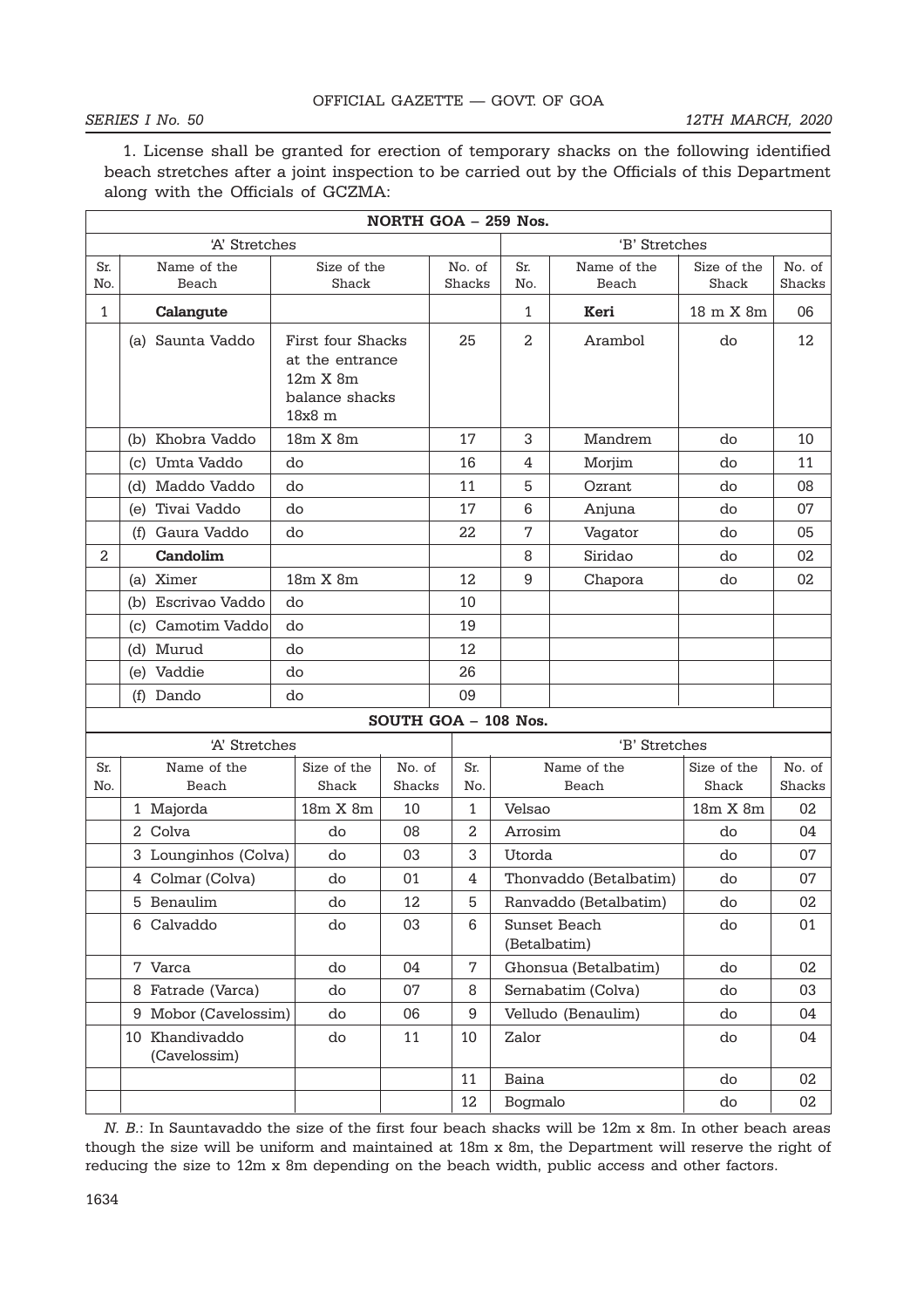Any increase or decrease in the number of shacks in future if any on the above beach stretches subsequent to the approval of GCZMA shall be updated on the Departmental Website www.goatourism.gov.in and draw of lots shall be held accordingly.

2. If the number of eligible applicants is more than the number of beach shacks permitted on any particular beach, the selection shall be decided by draw of lots, and the beach shacks shall be allotted as provided below:-

(i) 90% of the total beach shacks located on Government/public beach areas shall be allotted to those applicants having minimum of 03 years of experience or more; in the respective District.

(ii) The remaining 10% of the total beach shacks shall be allotted to other applicants who are having experience of less than 03 years or without experience, in the respective District.

(a) In case, the numbers of applications received are less than that of the total number of shacks permitted in respective experience category, the remaining shacks shall be allotted to the next experience categories. The total number of shacks permitted on each beach stretches are as per Schedule – A.

(b) In case there is any fraction arising while arriving at percentage figure, the benefit of the fraction shall go to higher side only if the fraction is 0.5 and above.

(c) The draw of lots will be done first for selection of the applicants followed by lots for selection of places/ /locations, stretch-wise.

In those stretches where the number of beach shacks is 5 or less, allocation preference shall be to applicants having experience.

Explanation: (i) For the purpose of experience the applicant shall enclose copies of permissions issued in the past or

copy of letter issued by the Department of Tourism that he/she was a successful shack allottee. No other documents shall be accepted.

(ii) Licenses issued in the name of a person who is deceased shall be allowed for the purpose of experience in case the applicant is the spouse/son/daughter of the deceased person or in their absence a legal heir.

(*iii*) Licenses/permissions issued by this Department prior to 1998 shall not be considered for the purpose of experience in view of the Judgement passed by the Hon'ble High Court in Dinanath Mhamal's case.

3. Application in the prescribed form as per enclosure for allotment of Temporary beach shacks to be erected on identified beach stretches will be invited from the interested eligible persons and license shall be issued to put up only one beach shack by one member of a family who is unemployed and no other family members can apply.

4. The applicant should not be employed or engaged, directly or indirectly in any business, vocation or profession, such as Tourist Taxis, Hotels, Bars or Restaurants, sale of Handicrafts, Souvenirs, Toddy tapping, Fishing or any other form of business not so specified. License shall be granted for putting up only one beach shack to a member of the family.

Explanation.— For the purpose of this section, family shall include husband or wife, as the case may be, parents and children, provided they figure in the same ration card as that of the applicant.

In case of death of the successful shack allottee, the shack may be transferred in the name of the "legal heirs" in the family upon request of the member of family of such deceased shack allottee and after careful consideration of the facts by the Director of Tourism.

5. The list of eligible applicants for Temporary Shacks shall be displayed on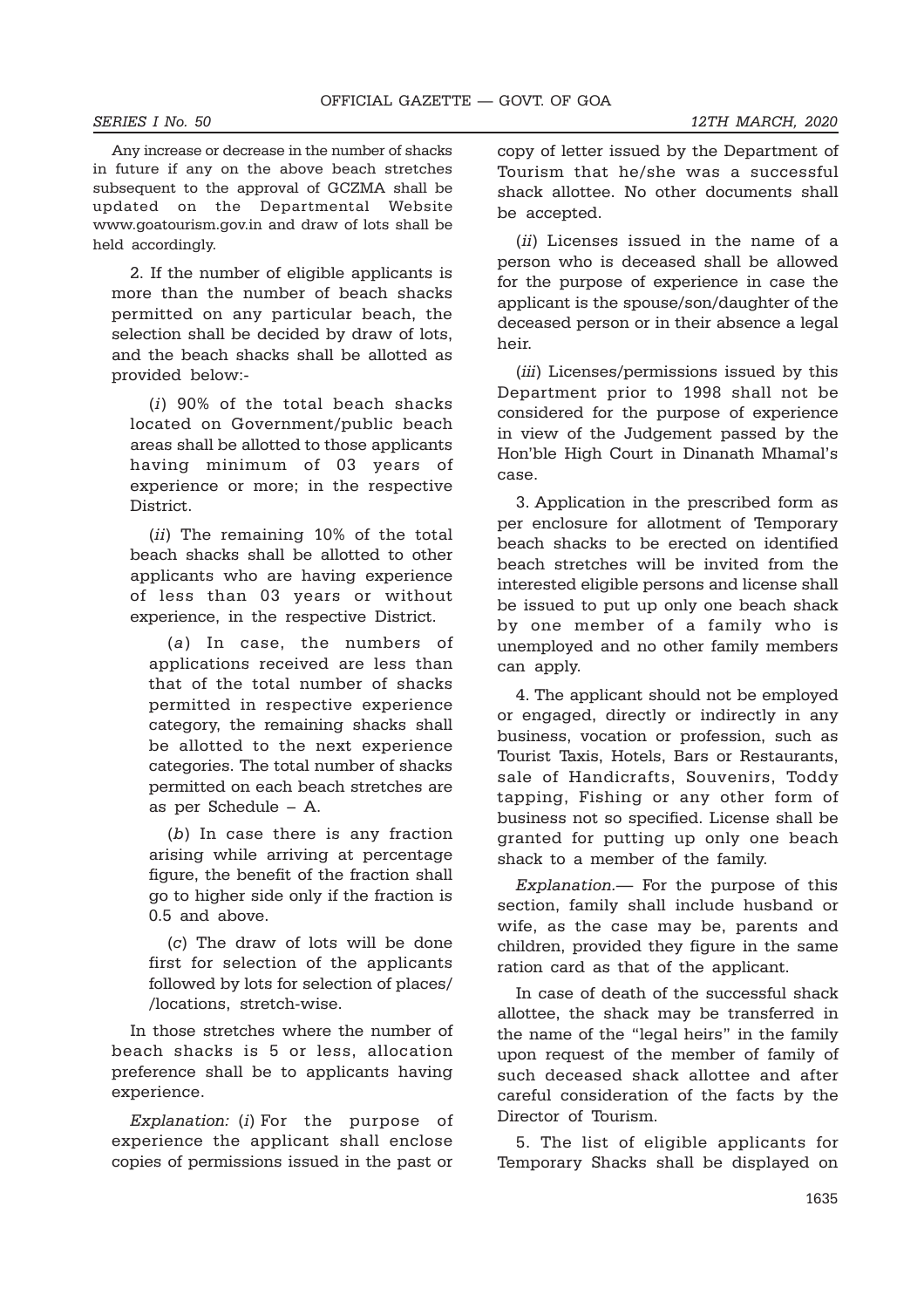the Notice board. Complaints/Objections, if any, against the listed applicants shall be submitted to this office a day prior to the day of draw of lots.

6. The beach shack applicant shall be present in person for the draw of lots. In case of inability to attend due to unavoidable circumstances he/she shall report to the Department office within three days of the date of draw to sign the attendance/site plan. In case of failure to report, the allotment shall be cancelled forthwith and beach shack shall be allotted to the next waitlisted applicant.

7. The Shack Allottee shall not employ any Children below the age of 14 years as per the Child Labour (Prohibition and Regulation) Act, 1986.

8. The beach shack shall be erected only at the place indicated in the License and as demarcated on the site plan drawn by the Department and shown to the allottee by physical demarcation at the site. Copy of the Site Plan/Sketch shall be signed by the allottee and Tourism official and shall become the part of official record.

9. The successful shack allottee shall collect the License within a period of 15 days from the date of draw of lots and shall erect the shack within one month. No shack shall be erected before obtaining/ collecting the License from the Department. The shack shall not be operated before obtaining Permission/NOC/ License from all other concerned Departments and authorities including GCZMA. Failure to comply, the license issued is liable for cancellation forthwith.

10. The beach shack allottee shall provide printed bills to its customers for food, refreshment and drinks. The price of each item to be sold shall be displayed for information of general public. The customer shall not be charged more than the printed cost of items. Copy of such rate chart shall be provided to the Department for information. If any complaint of overcharging is received from any customer, the licence shall be liable to be cancelled.

11. The unsuccessful shack applicants shall not erect any beach shack illegally. If done so, the same shall be subject to demolition at his/her own risk and cost and the Security Deposit submitted by the unsuccessful applicant shall be forfeited to the Government Treasury and he/she shall be penalised/Black listed from applying for Shacks for a period of three years without prejudice to action for contempt of Court for violation of Hon'ble High Court and Hon'ble NGT Orders from time to time.

12. The beach shack allottee shall make provision for giving Fire cover/First Aid to the structure and the public/tourists and shall contact the Office of the Fire Service to obtain quidelines.

13. The License issued shall be valid for period as per allotment order only, however the temporary structures shall be permitted to be erected only for the period from 1st of September to 31st of May of that particular tourist season. All structures permitted by the above license shall be removed by 31st of May of the respective years. The license issued shall be subject to the allottee obtaining the required permissions from the Departments such as Excise, Health, Food & Drugs Administration, Electricity, Fire Services and other concerned authorities as may be applicable.

14. The concerned Departments shall issue respective licenses only to those shacks, which have been allotted by the Tourism Department. List of allotment shall be forwarded to concerned Departments.

15. The Tourist Police, the Tourist wardens, the Supervisors and flying squad shall maintain a strict vigil along the beaches so as to prevent erection of illegal beach shacks/illegal deckbeds. Hawkers, masseurs, vagabonds and others such as peddlers and banned substances including drinking on open beaches should not be allowed under their jurisdiction and may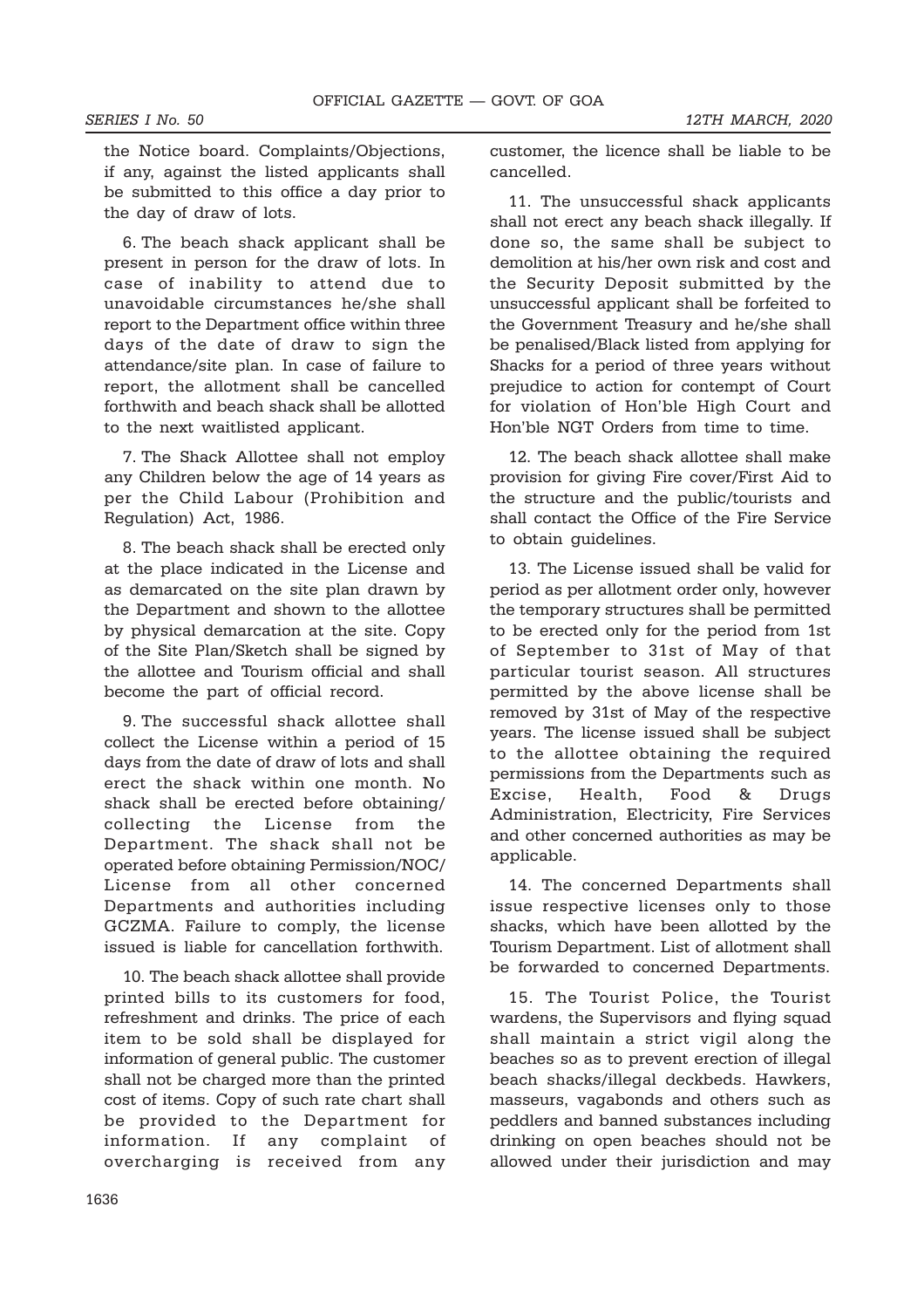take assistance from local Police whenever required.

16. Size and structure for Public beach shacks— The beach shack structure shall be of the size 18 mts. (length) x 8 mts. (breadth) only and the height of the beach shack shall be maximum of 5.5 mts. including height of boards displayed above the roof. Except for the Beach Stretches of Sauntavaddo-Calangute, for which the size of the beach shack shall be 12 mts. (length) X 8 mts. (breadth) and the height of the beach shack shall be maximum of 5.5 mts. for the first 04 shacks at the entrance, balance shacks to be of the size 18 mts. (length) X 8 mts. (breadth) including height of board displayed above the roof. No beach shack shall be allowed of any dimension bigger than the above specified. No shack shall be permitted to have a mezzanine floor or an additional floor. The size of the beach shack shall be the actual construction i.e., the covered area on the ground and be measured from the poles erected at the four corners of the beach shack. Maximum roof extension of one meter from the plinth on lateral sides and two meters in front side will be allowed, however, there shall be no roof extensions from the rear side of the beach shack. Beach shacks which are bigger in size other than permitted are liable to be demolished and the permission shall be cancelled forthwith. The security deposit will also be forfeited without any notice after the panchnama is conducted and video-graphed and it is established that there is illegal expansion or relocation of the beach shack area. The alignment shall be decided by the Department of Tourism.

17. For the Tourist season 2019-22, the cost for Application Form shall be Rs. 9,000/- (non-refundable). The applicant is required to submit only one application form in the beginning of the tourist season for the year 2019-20 along with the application processing fee of Rs. 9000/- (Non refundable) and the Security Deposit for the period 2019-22. The applicant shall

however be required to pay the annual fee for allotment of beach shack every year. The application forms will be made available on the website of the Department of Tourism i.e. www.goatourism.gov.in and the form has to be downloaded and submitted to the following offices of the Department during working hours with two demand drafts, i.e. one demand draft for application form and other for Security Deposit. No physical forms will be made available by the Department. The demand drafts have to be drawn in favour of Director of Tourism, Panaji Goa, payable at Panaji-Goa. Applications without the two demand drafts shall be summarily rejected. The successful allottee shall be liable to pay the Annual Beach Shack Fees by way of Demand Draft within a period of 10 days from the date of draw of lots, failing which allotment shall be cancelled and Security Deposit shall be forfeited and said shack shall be allotted to next waitlisted applicant.

18. The fee structure to be deposited by the successful applicants who are in categories of having experience of 03 years and above as proposed in the Policy 2019- 2022 is as below:

- \* At stretches: 'A'= Rs. 1,00,000/- 1st year (i.e. 2019-20) Rs.1,10,000/- 2nd year (i.e. 2020-21) Rs.1,25,000/- 3rd year (i.e. 2021-22)  $*$  At stretches: 'B'= Rs.75,000/- 1st year (i.e. 2019-20) Rs.85,000/- 2nd year (i.e. 2020-21)
	- Rs.1,00,000/- 3rd year (i.e. 2021-22)

19. The fee structure to be deposited by the successful applicants who are in the category of having experience of less than 03 years or without experience as proposed in the policy 22 is as below:

- (a) Rs. 50,000/- 1st year (i.e. 2019-20)
- (b) Rs. 60,000/- 2nd year (i.e. 2020-21)
- (c) Rs. 70,000/- 3rd year (i.e. 2021-22)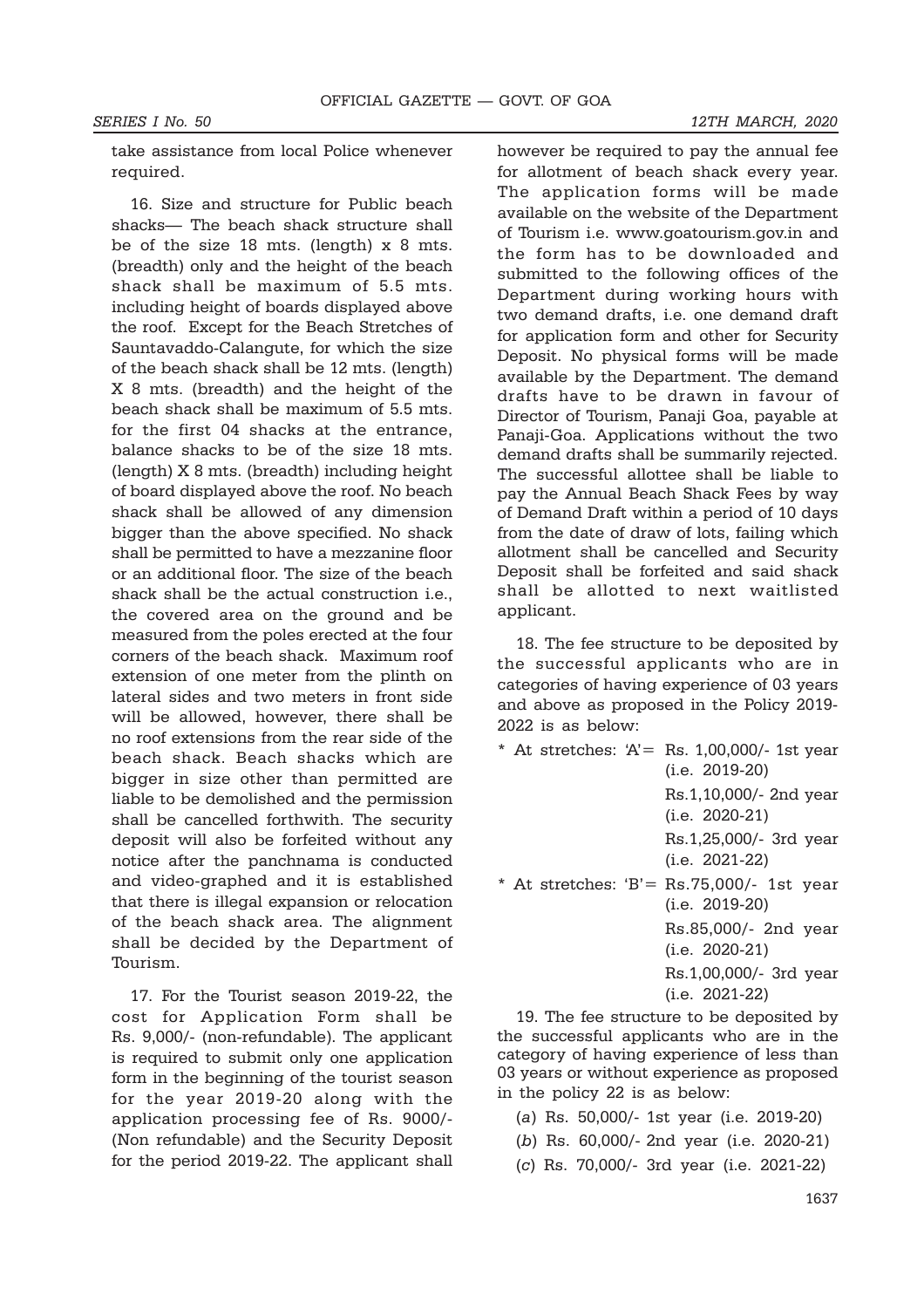20. The annual beach shack fee shall be paid every year latest by 10th September. In case of Non-payment of the annual beach shack fee, the applicant/beach shack allottee shall not be allowed to erect the beach shack on the allotted location. In case it is found that a shack allottee has erected the beach shack without payment of the annual fees by September 10th of the respective year, the said beach shack allotment shall be cancelled and the allottee shall not be permitted to erect the shack for further period and the security deposit deposited by the allottee shall be forfeited to the Government Treasury without any notice.

21. Security Deposit: Each applicant shall furnish a security deposit to be paid by challan or DD drawn in favour of Director of Tourism payable at Panaji-Goa for the period 2019-22. Rs. 50,000/- (Rupees Fifty Thousand only) for shacks located in A Category beaches and Rs. 30,000/- (Rupees Thirty thousand only) for beach shacks located in B Category beaches at the time of submission of Application Forms.

22. In case of default or breach of or noncompliance of any of the terms and conditions of the tourism policy for erection of temporary seasonal structures or any other violations as are prohibited under the prevailing Laws, the Security Deposit made by the applicant shall be forfeited to Government Treasury, without notice. The applicant shall be required to produce a fresh security deposit of equal amount within a period of 10 days in order to continue the license for erection of temporary beach shack so allotted failing which the license so issued shall be revoked without any further intimation to the beach shack applicant and the structure shall be demolished thereafter as per provisions of Law.

23. The security deposit made by the applicant shall be released after the expiry of license period and after the removal of structure and certificate obtained from the Designated Authority appointed by the

Director of Tourism that the structure has been removed and land has been restored to its original form latest by 10th of June of every year for the period of license. These certificates shall be issued at the end of every tourist season by the designated authority after being satisfied that the beach shack has been removed and the land is restored to its original condition. The applicant shall submit all such certificates obtained at the end of the period of license while applying for release of security deposit. Failure on the part of the applicant to remove the structure and obtain the certificate from the designated authority as required above, the Security Deposit will be forfeited and the beach shack shall be removed by the Department at the cost and risk of the applicant and the cost of such removal if incurred shall also be recovered from the applicant by way of demand areas of Land Revenue.

24. The beach shacks will have to be dismantled before 10th June every year for the period of permission, and a certificate to the effect that the beach shacks have been dismantled will have to be submitted from the concerned I.A.(North)/Supervisors, Department of Tourism, on or before 10th June, every year.

25. The beach shack shall be erected out of eco-friendly materials like bamboos/ /wooden poles with thatched palm leaves/ /thatched bamboo mat roofing as far as possible. However, in case of paucity of wood the same may be erected out of the other modern materials like steel, synthetic, nylon fabric, etc. for the purpose of frame work due to unpredictable weather conditions. Use of concrete material is absolutely banned. Grouting, plastering, lying of PCC/RCC on the floor/ /structure/digging of soak pits/digging and lying of pipes/metal staircases grouted in cement etc. shall not be permitted at any cost as per the guidelines issued by the GCZMA.

26. If the beach shack allottee is found to place any additional items/materials on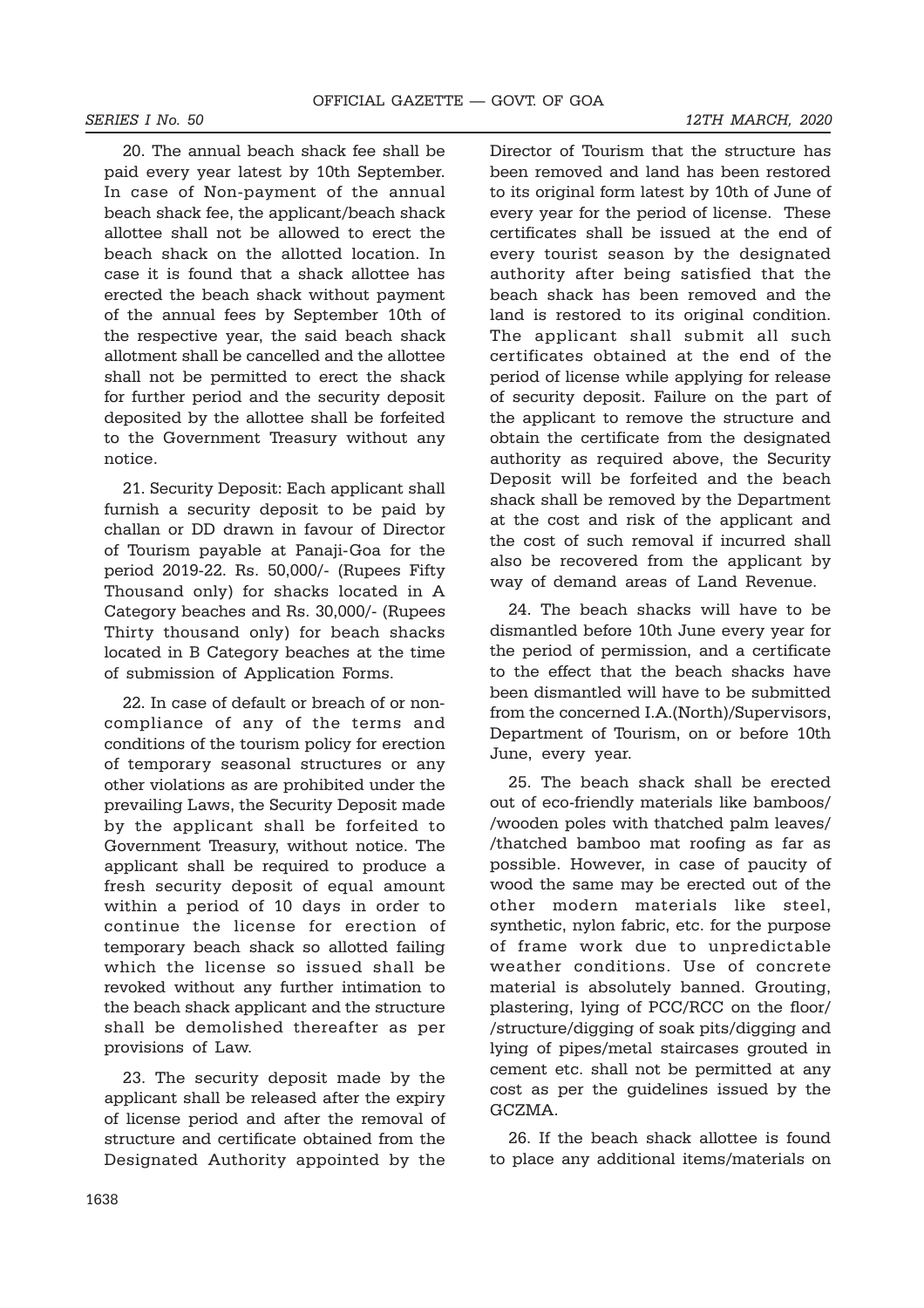### SERIES I No. 50 12TH MARCH, 2020

the beaches other than those permitted, a penalty of fine of Rs. 50,000/- shall be imposed to be paid within week for the first default and Rs. 1,00,000/- for second default and in case of further default violated, the same shall be confiscated by the Department and any unauthorized item shall be treated as nuisance as defined under Goa Tourist Places (Protection and Maintenance) Act, 2001 and the violator shall be prosecuted under the Act. It shall be at the discretion of the Director of Tourism, to auction/dispose of the same. The beach shack license/deck-bed permission shall also be liable for cancellation.

27. A list of all successful beach shack allottees for 2019-22 shall be endorsed among others to the (i) Collector North/ South (ii) Excise Department (iii) S.P. North/ South (iv) Electricity Department (v) Health Department (vi) Food and Drugs Administration (vii) Fire Services (viii) Member Secretary, GCZMA (ix) PWD (x) Tourist Police. A list of successful beach shack allottees for 2019-22 season shall be put up on the website of the Department. The Applicants licenses'/ N.O.C's shall be cleared by the respective Departments without delay, the activity being seasonal.

28. The beach shack shall be dismantled and all the materials used for its erection including the kitchen equipments/furniture etc. shall be removed within ten days of expiry of the permission (including disconnection of Temporary electric supply, water connection if obtained) once the season is over. The area shall be cleared and cleaned up without leaving any dirt/ discarded material at the site. In case the allottee fails to remove the structure within the permitted period, his/her application for Shack shall be rejected for a period of three years.

29. If due to any adverse weather conditions or beach protection or any such work/activity in public interest, needs to be carried, Director of Tourism may withdraw any permission for Deck-beds/

30. The activity in the beach shack shall be restricted to sale of food items and beverages and not for any other purpose.

31. For sale of any food and alcoholic beverages, necessary license shall have to be obtained by the allottee from the Department of Food & Drugs Administration and Excise.

32. The beach shack allotted shall not be sublet under any circumstances. In case of subletting confirmed to the satisfaction of Director of Tourism, with/without documentary evidence, a penalty of Rs. 10,00,000/- shall be imposed on the concerned Shack Allottee. Besides, the Shack license shall be cancelled, shack demolished on the spot and the security deposit shall be forfeited without notice and the said shack shall be re-allotted to the next waitlisted applicant.

33. The beach shacks allotted are subject to surprise inspections by officials of Department of Tourism and in case it is found that the allottee or his incharge/ Manager is absent during three consecutive inspections, it shall be presumed that the shack has been sublet and the beach shack license will be cancelled and the beach shack allottee shall be debarred from allotment of shack for next three years and forfeiture of Security Deposit. The shack allottee shall submit the list alongwith the photographs of all the staff/workers/Manager to the Department on or before 10th October of each year.

34. Association with Nomads, Masseurs, hawkers and sale/display of any other items other than food and beverages shall be prohibited and any violation will be liable for cancellation of shack allotment and forfeit of Security Deposit.

35. The applicant should not have a criminal background or should not have been charged for an offence involving violence, drugs, eve teasing, violence pertaining to women or any other criminal offence and there should not be a charge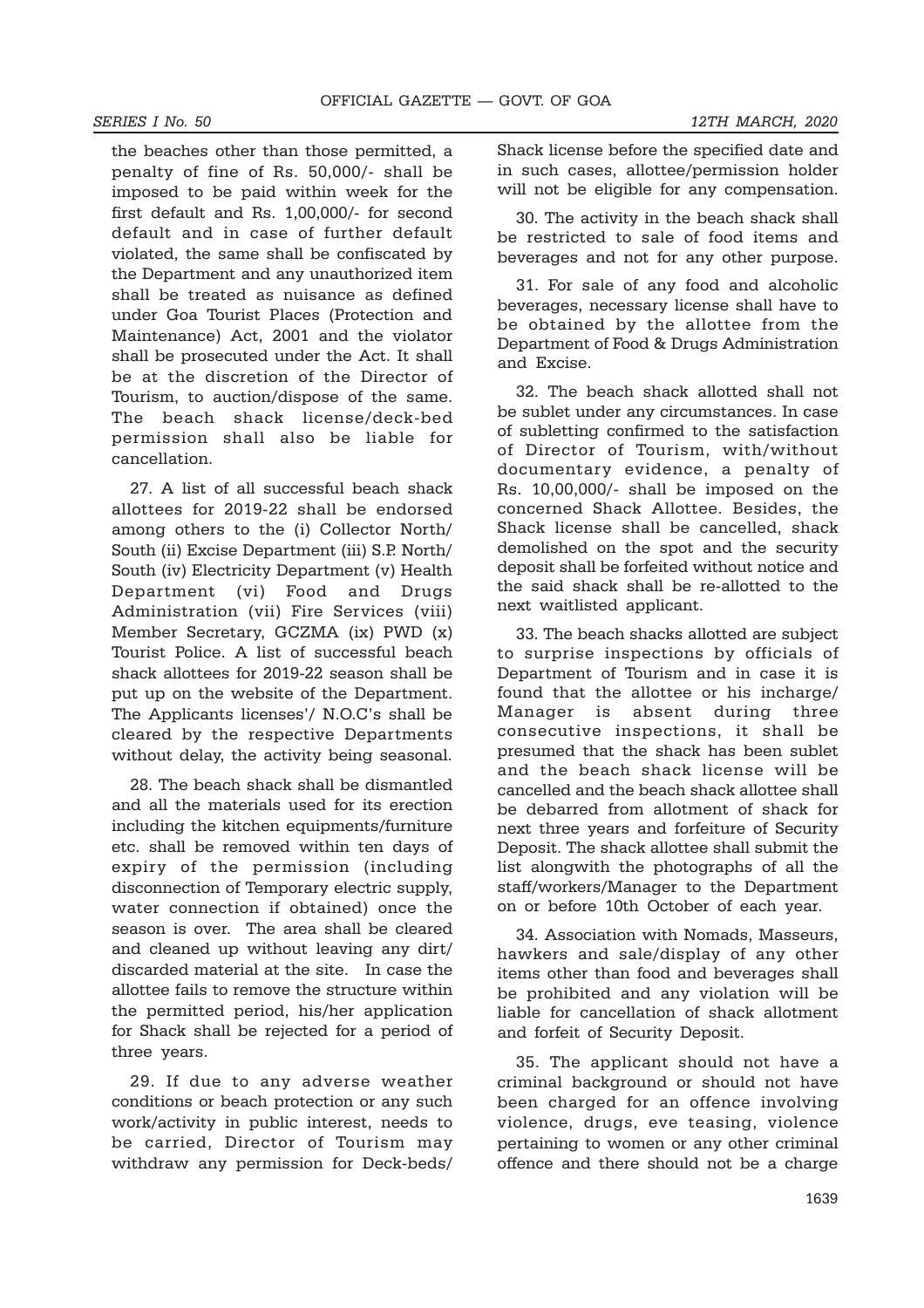sheet pending against him in any criminal Court located in India. Applicant shall give an undertaking/declaration for that effect. All such applications to set up temporary shacks received from persons with criminal charge sheet pending against them in any court in India will be rejected forthwith.

36. Applicant shall not facilitate or be involved in any illegal activities, including trafficking in drugs, immoral activities, paedophilia, etc. and it shall be applicant's responsibility to report any such cases noticeable, to the Police.

37. All co-operation shall be given to the personnel of Tourism Department, who are authorized to act in case of violation of any of these guidelines/directions.

38. The beach shack allottee shall not discharge dirty water, liquid, sewage from the toilets, wash basin or cleaning area, garbage or any dry waste on the beach, or into the sand.

39. No Objection Certificate of Department of Health is a necessary condition and non-obtaining of the same shall be sufficient for withdrawal of license.

40. The beach shack allottee will be required to segregate the garbage and dispose off the same as per the provisions of Goa Solid Waste Management Rules. The shack allottee shall maintain dust bins for biodegradable waste with a lid and for nonbiodegradable waste. The dustbin size shall be minimum of 50 litres with separate lids in black (dry waste), green (wet waste) and blue (plastic) to be bought and kept in designated areas.

41. Each allottee will also maintain a container to collect the waste water generated from washing, wash basin of sufficient capacity of 2000 ltrs. and more etc. and arrange to dispose the same once a day collectively by all allottees in the area through the concerned Village Panchayat/ /Municipality for which necessary fees shall be paid by the beach shack allottee.

42. The Department shall levy penalties for disposing off garbage unlawfully and even cancellation of permission for (a) not maintaining dustbins (b) not disposing off waste water properly (d) illegal dumping/ burying of garbage in the vicinity or any portion/place of beach stretch, as enumerated in clause No. 23.

43. Compulsory installation of portable toilets–with the objective of enforcing ecofriendly shacks and preventing damage to the environment, every beach shack allottee shall compulsorily provide portable toilet facility, like bio-digestive toilet, chemical mobile toilet with inbuilt proper sewage collection and disposal facility. The toilet waste shall not be let out on beach area. The officials of the Tourism Department, Pollution Control Board and C.R.Z shall verify if this criteria is adopted by the shack allottee and only then issue the license. Toilets/lavatories without portable attached collection and disposal units will not be permitted under any circumstances. The service provider for such portable toilets has to be approved by the Goa State Pollution Control Board.

44. No septic tanks, soak pits or open draining of toilet waste in the ground shall be permitted at any cost. Penalty for installing any soak pit, open draining of sewage and toilet waste in to the sand on the beach shall lead to cancellation of the permission and further may also lead to debarring the shack allottee for further period.

45. The shack allottee will have to pay a sum of Rs. 5,000/- per season to the Department of Tourism towards and garbage collection/disposal by the agency appointed by the Department.

46. The Toilet should be managed in a clean and hygienic manner at all times. In case of violation of these conditions, the shack license will be revoked and security deposit shall be forfeited without notice.

47. Area surrounding the beach shack must be kept clean by the beach shack allottee. Burning or burying of waste/ garbage in any form is not allowed. In case, any dirt/garbage, fire wood, charcoal, etc.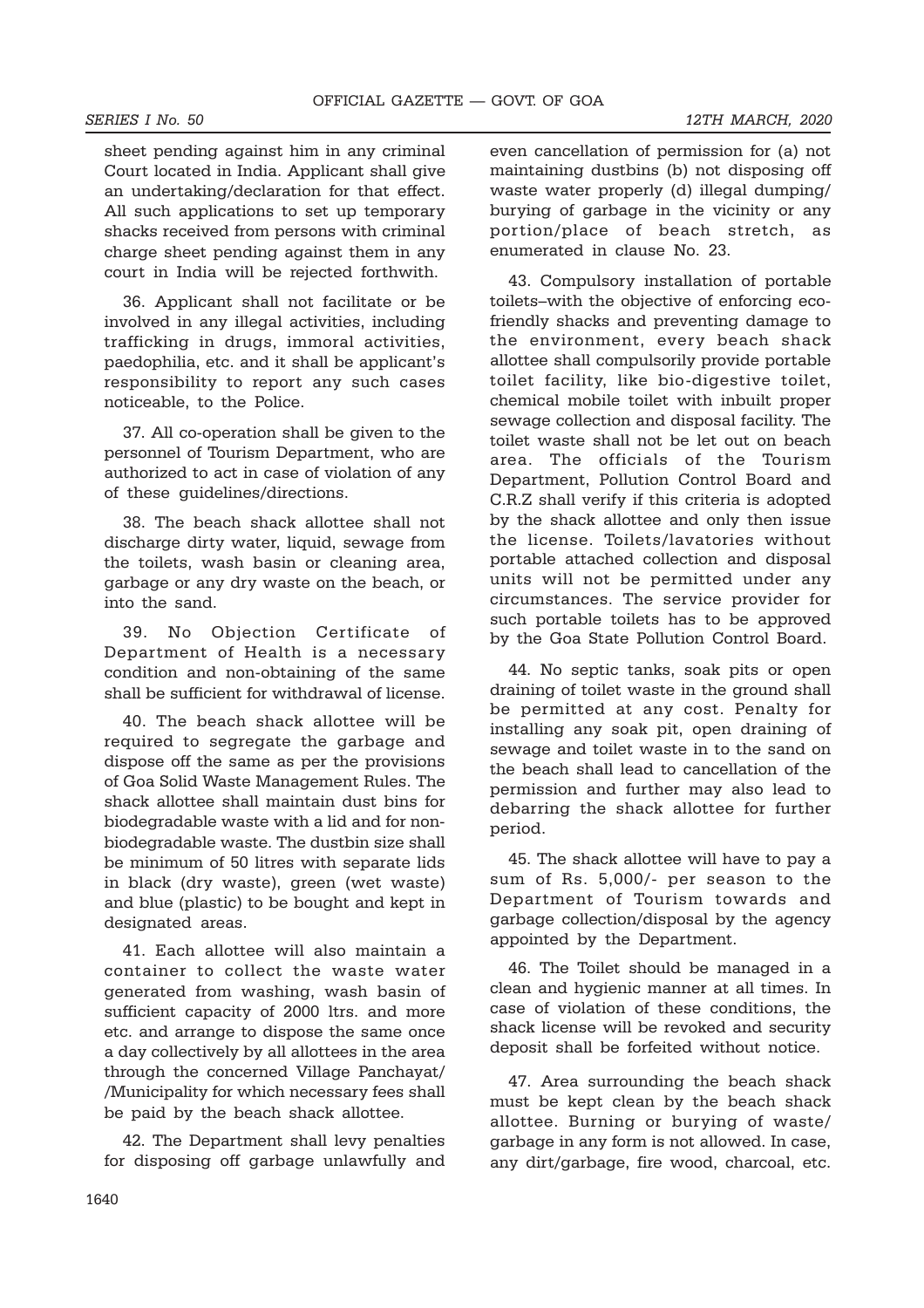is found behind the beach shack or nearby, the license of the beach shack shall be liable for cancellation forthwith and the beach shack shall be demolished at the risk and cost of the beach shack allottee. The beach shack allottee shall take the responsibility to see that no garbage is dumped/buried in the bushes/vegetations or dunes. The beach shack owner shall hand over segregated wet and dry garbage to the Beach cleaning contractor appointed by the Department and maintain a proper log book with daily entries.

48. The beach shack allottee shall display menu board of the size 4 ft X 5 ft indicating list of food-items/rates at the entrance of the Shack. In any case no standees shall be allowed to be installed outside the shack or on top of the shack. In case of violation, the boards shall be confiscated and security deposit shall be forfeited.

49. No advertisements of any brands shall be permitted on any shack and in case of any violation the security deposit will be forfeited and the license may be cancelled.

50. The shack allottee shall not practice any discrimination for entering into the shack against any person based on Nationality or sex or caste or religion or race or any other such factors, and allotment shall be liable for cancellation in case of such complaints received, after due verification.

51. The Department reserves the right to make adjustment as regards to demarcation of shacks depending upon the site condition/availability of space.

52. No foreigners shall be permitted to work in any shack even though he/she may have necessary visa for work.

53. No smoking and No spitting board with the wordings "Say No to Tobacco" "Yes to Life" to be compulsorily displayed by each Shack allottee within the shack and shall observe the rules and regulations under the Goa Prohibition of Smoking and Spitting Act, 1997, Cigarettes and Other Tobacco Products Act and other Central Act. If any psychotropic substances or narcotic substances are found in the beach shack the beach shack allottee shall be debarred for life for applying for the beach shack.

54. Timing for operation of Shack shall be from 7.00 a.m. to 11.00 p.m. and no loud music shall be played beyond 10.00 p.m. The sound of the music played shall be heard only within the shack and shall not cause any disturbance to surrounding occupants. Only 2 speakers of 12.5 watts RMS each are allowed. Amplifier beyond 25 watts RMS is prohibited. All conditions as per Goa State Pollution Control Board norms as prescribed under the Noise Pollution (Regulation & Control) Rules, 2000 shall be strictly followed. Any music system comprising speakers and amplifiers beyond the permissible limits as aforesaid shall be confiscated. Violation of this clause will liable for cancellation of shack license.

55. Each shack allottee shall have to compulsorily install CCTV camera surveillance system within 15 days of start of the season conforming to the specifications, if any, issued by the Department in order to monitor the activities in the shack. The CCTV cameras so installed should give real-time footages of the videos recorded with internal looping and non-invasive characteristics. The beach shack allottee shall maintain a record of the CCTV footage of at least last 30 days. The CCTV should be operational throughout the day and night hours at the beach shack. The CCTV installation will be inspected by the Tourism Department, Police Department and Information Technology who will certify that the CCTV installation is in working condition.

56. The shack allottee shall take due care not to disturb any existing sand dunes and pioneer beach vegetation covering the sand dunes and they shall be protected and conserved. Failure to protect and conserve the same, the shack allottee shall be held responsible for violation of CRZ Notification, 1991 and action shall be initiated against the violators including cancellation of the License.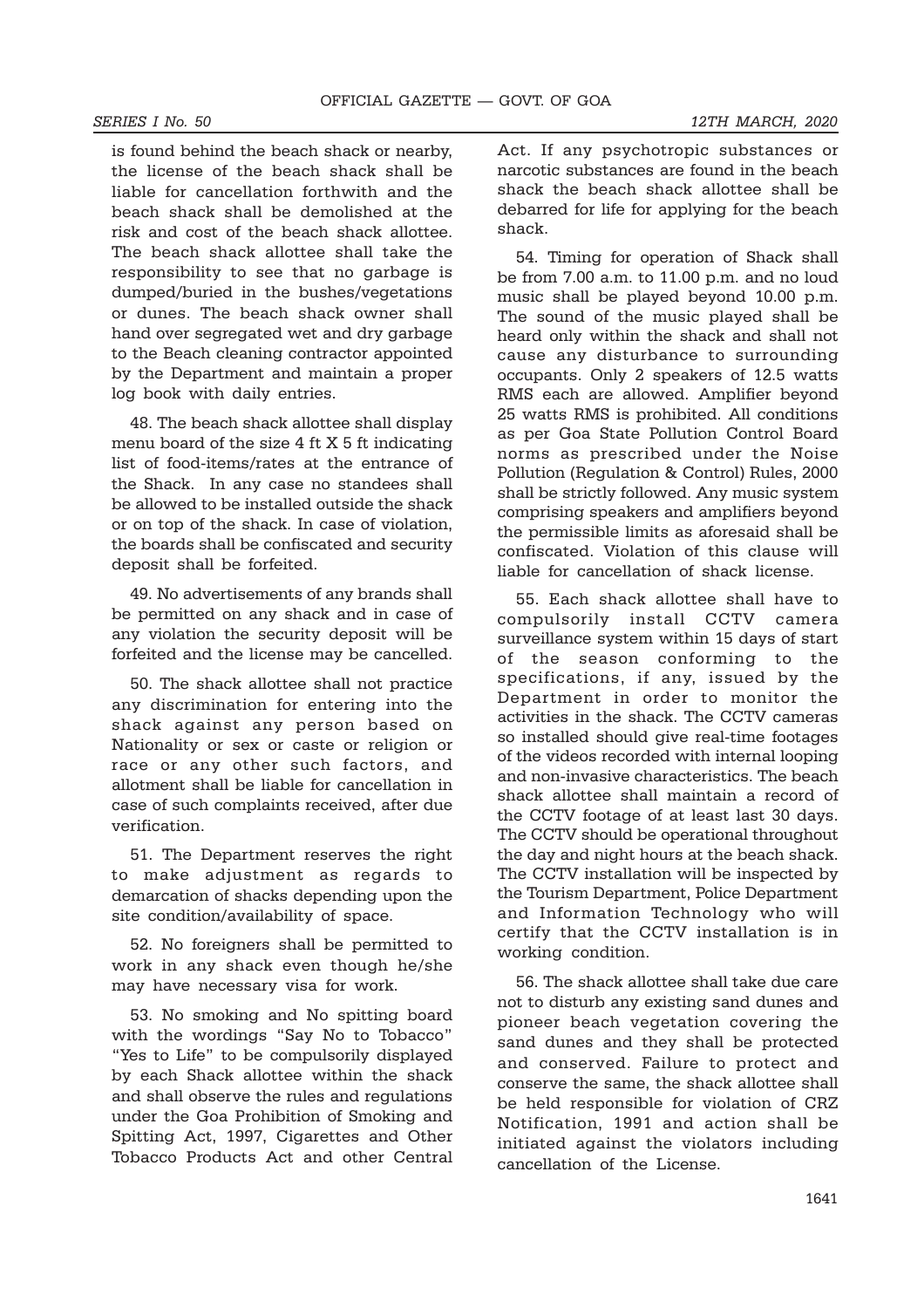57. The Government designated enforcement cell/flying squads with powers to the designated Officers/Executive Magistrates shall do surprise inspection and demolish illegal shacks and confiscate deck-beds, tables, chairs or any other material so not permitted etc. and impose penalties and recovered cancellation of license for the rest of the season for habitual violations. If required, Director of Tourism shall use JCB/any other equipments as required for demolition of illegal shacks/ removal of other additional items.

58. Hookahs, extra tables, chair, pool tables etc. shall not be allowed within and around the shack.

59. The successful shack allottee shall compulsorily submit names of the Manager/Asst. Manager to be employed by him along with photo identity. In case it is found that the shack is operated/ managed other than the allottee/identified Manager/Asst. Manager/Allottee, the shack permission issued shall be revoked forthwith and the shack allottee shall be debarred from applying for shacks allotment in future for a period of three years. The CCTV footage/recording will be viewed to verify sub-letting etc.

60. The shack allottee individually and collectively shall take every care to keep the beach litter free and the responsibility thereof shall lie on the shack allottee.

61. All services and other products including food and beverages sold in the shack shall be subjected to Goods & Services Tax(G.S.T.)/Value Added Tax (VAT) as determined by the Department of Commercial Taxes.

62. The Electricity department shall issue temporary electricity connections to the shacks allotted by the department of Tourism and the Public Works Department/ Public Health Engineering shall grant temporary water connections to the shacks wherever possible. Each allottee shall obtain potable water for their use from certified sources only.

63. The successful shack allottee is liable to pay any service taxes and other taxes as may be applicable under the Central Excise Act.

64. The Department shall create a Whatsapp group beach stretch wise and the shack allottees in their respective beach stretch shall disseminate the information about violation of any of the condition of the shack policy and the provisions of the Goa Registration of Tourist Trade Act and Tourist Places (Protection and Maintenance) Act.

65. In case of any complaints received with documentary proof that the shack allottee has obtained the shack fraudulently in violation of this policy, the license issued to such allottee, shall be cancelled forthwith and the shack shall be re-allotted to the next waitlisted applicant and the security deposit shall be forfeited without any notice.

66. If any of the clauses of this shack policy is found violated by the shack allottee, the security deposit shall be forfeited at once and licence/permission granted shall be liable to be cancelled. The Tourism Department shall have the power to suspend the license incase of any violation of clauses of the shack policy by the allottee.

67. As far as turtle nesting beaches identified as such, by the Forest Department/Wildlife unit/Competent Authority are concerned, the following conditions shall apply:

(1) No licenses shall be issued in Morjim and Mandrem, Galgibag and Agonda beaches without there being a specific permission from Goa Coastal Zone Management Authority (GCZMA).

(2) The following recommendations as suggested by Forest Department shall be scrupulously followed by the shack allottees on Morjim and Mandrem beaches:-

(i) No beach beds to be set up in the intertidal zone. The existing practice in Morjim is to lay the beach beds very close to the waterline leaving little scope for the turtles to move up;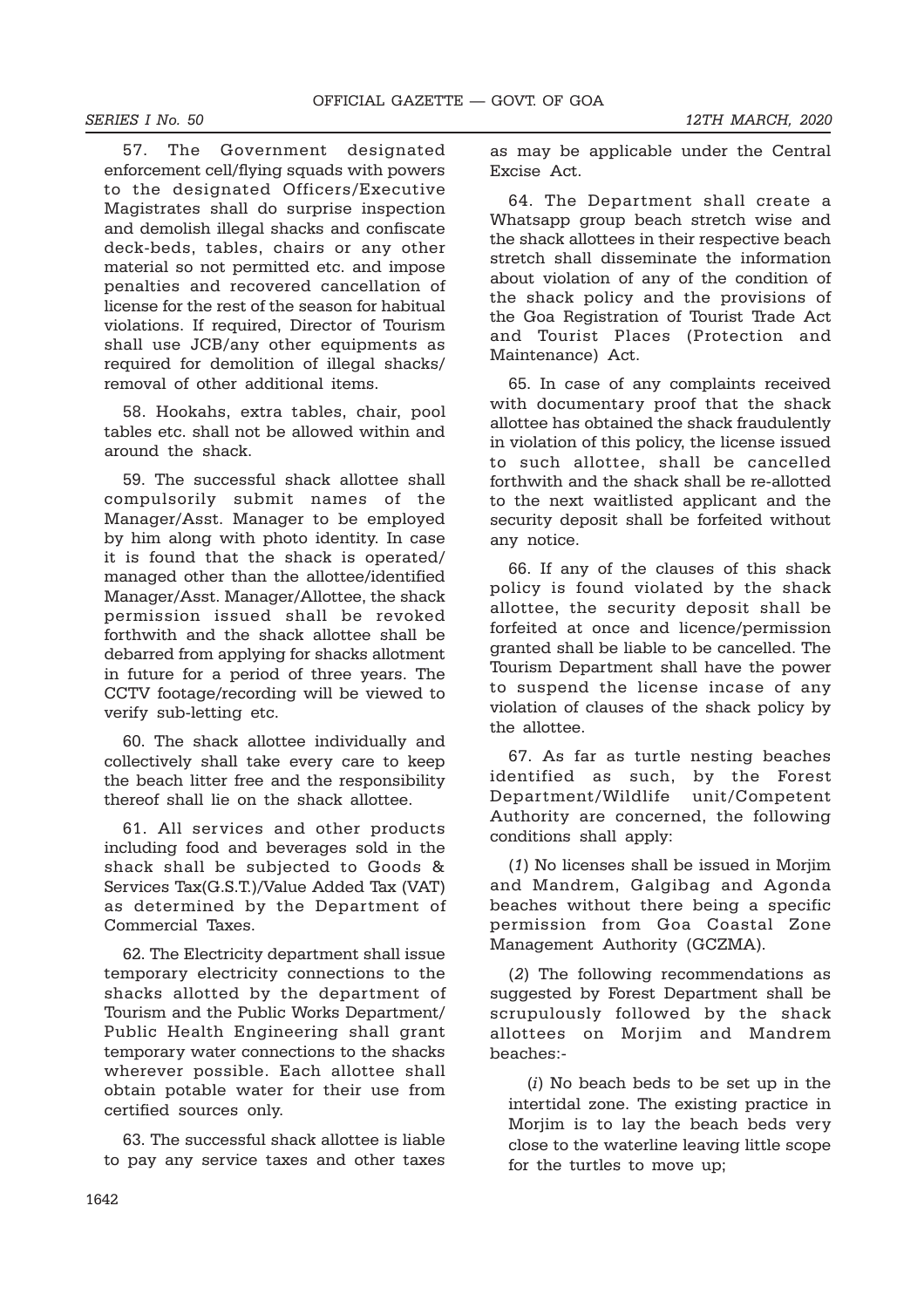(ii) The beach shacks to desist from installing any outdoor illumination. The indoor lighting should also be muted and provided with opaque shields on sea facing side;

(*iii*) Playing of loud music by the shacks beyond 06.00 p.m. and holding of beach parties to be prohibited;

(iv) Movement of any automobile on the beach to be prohibited;

(v) It should be made incumbent upon the shack licenses to play a proactive role in ensuring conductive condition to the mare turtles besides information sharing with staff of Forest Department which monitors the entire coast.

(vi) Anybody found violating these recommendations shall be liable to pay compensation of Rs.1.00 lakh for each violation and the compensation shall be recovered by Goa Coastal Zone Management Authority (GCZMA). In case, the amount of compensation is not paid by the delinquent/s his/their case shall be referred to the Tribunal for seeking necessary orders in that regard.

(vii) The Forest Department, Government of Goa to keep vigilance along the said beaches and report incidence of any violation of the said recommendations to Goa Coastal Zone Management Authority (GCZMA) for further action.

(viii) Goa Coastal Zone Management Authority (GCZMA) shall promptly act upon the report made by Department of Forest, Government of Goa in respect of violations of their recommendations.

(ix) In case of habitual violators of the said recommendations the Goa Coastal Zone Management Authority (GCZMA) shall revoke the license granted to shack owners/operators and remove/demolish shack/structure in accordance with law.

(3) The precise location of the shacks on Moriim and Mandrem beaches shall be fixed in consultation with Forest Department who may identify the turtle nesting sites.

(4) The allottee shall not allow the following after sunset and sunrise (i.e. after 6.00 p.m. till the sunrise on the next day).

(a) Operation of beach shack & related activities like placing of deck beds.

(b) Artificial lighting.

(c) Playing of loud music.

(d) Display of fireworks as these can have adverse effect on the turtles nesting.

(5) The shack allottee shall inform of any incidents of nesting, and shall actively cooperate with the forest staff, in protection of turtle, turtle nesting site, turtle eggs hatching etc.

B. Terms and conditions for issue of permission for placement of Deck Beds and Umbrellas on Beaches of Goa.

1. The Department of Tourism will earmark special areas on the beaches, bounded by special ropes, wherein the deck-beds and umbrellas shall be placed by unemployed youth and any deck-bed found outside the earmarked area shall be confiscated. The detailed report on demarcated deck bed zone shall be made available by the department of tourism only after demarcation of the beach site. Deckbeds may be of plastic or made out of wood. Under no circumstances metal deck-beds will be permitted.

2. The Director of Tourism may permit a total of upto 25 deckbeds and umbrellas to be allowed to the hotels having property adjoining public beach area only by charging a fee of Rs. 5,000/-per deck-bed and umbrella per season valid from 15th September till 31st of May of particular tourist season. The deck-beds allotted to the hotels shall be placed strictly within five meters or within area demarcated by Tourism Department from the outer boundary of the hotel property, whichever is less, without causing any congestion on the beach and without affecting the movement of tourist and the lifeguard/ tourist police operations. The number of deck-beds and umbrellas so allotted may be increased if the additional deck beds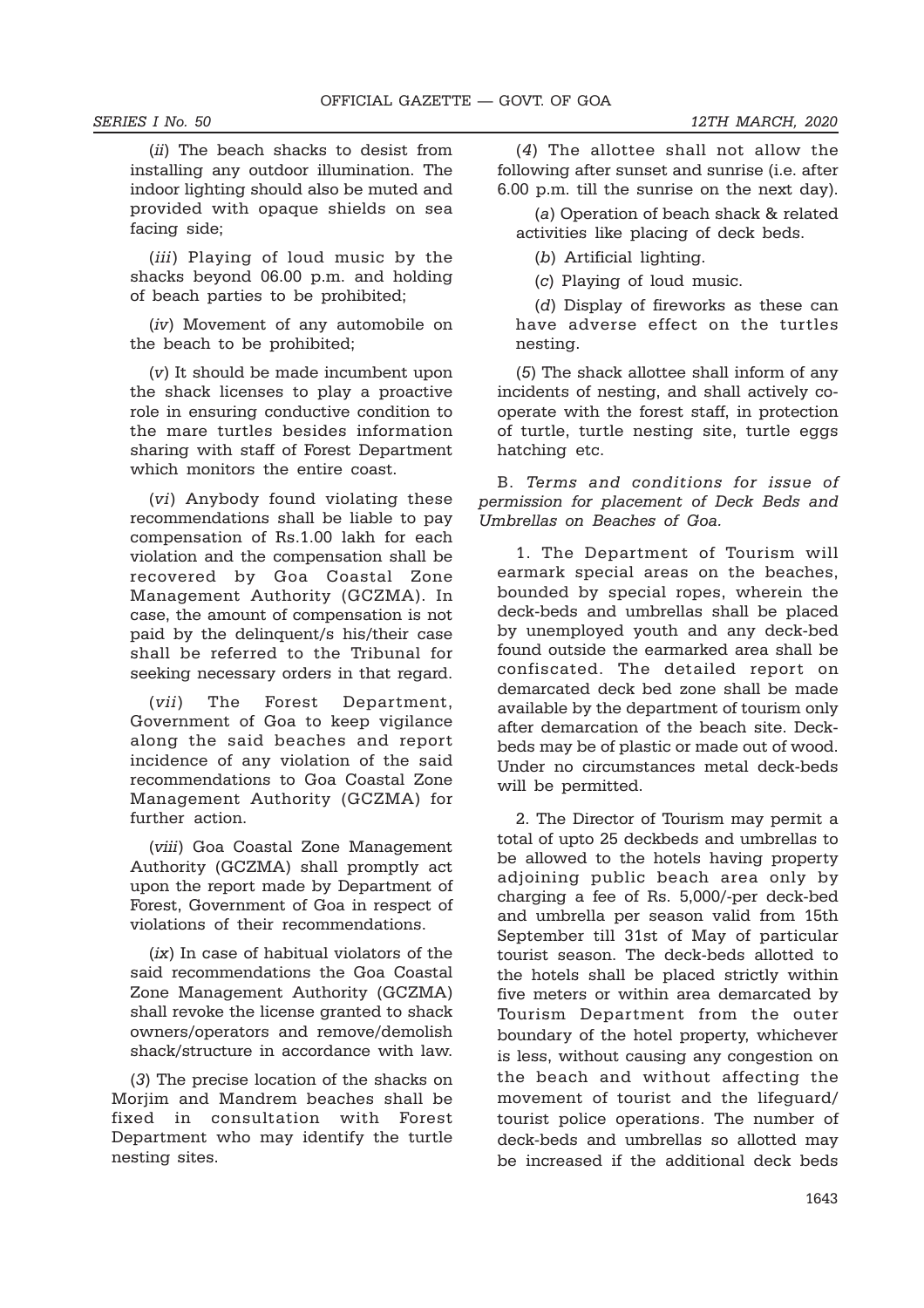does not cause inconvenience to general public by specific order issued by the Department by charging fees of Rs. 3500 per deckbed and umbrella per month.

3. The Director of Tourism may permit a maximum of 20 deck-beds for shacks allotted on public beaches. The deck-beds and umbrellas shall be strictly placed within 5-10 meters from the outer boundary of the shack without causing any congestion on the beach. A fee of Rs. 10,000/- per season shall be charged on these placements of deck-beds and the permission shall be valid from 15th September till 31st of May of particular tourist season. However if the space is available the Director of Tourism, on a case to case basis, after inspection may permit additional number of deck-beds, maximum up to 10 additional deck-beds @ of Rs. 1000/- per month to the beach shacks in such a manner as to cause no inconvenience to the general public, lifeguarding operations and the tourists passing by.

Explanation.— In case of congested beach stretches in A category the deckbeds and umbrellas shall not be placed beyond five metres from the outer boundary of the shack and in case of other beach stretches in B category the deck-beds and umbrellas shall not be placed beyond ten metres from the outer boundary of the shack. The license will specify the outer boundary limit, based on the width of the beach which may differ on year to year basis depending upon the recovery of the beach areas.

4. The Director of tourism may permit a total of 8 deck-beds and umbrellas to be allowed to only those unemployed youth having local residence who have been allotted permissions in the past years as their entire livelihood would be dependent on this activity. No fresh applications from unemployed youth having local residence may be considered as it would add to congestion on the beach on account of limited space available. A fee of Rs. 7,000/- for 08 deckbeds per season for

placing deck beds/umbrellas shall be charged. The permission shall be valid from 15th September till 31st of May of particular tourist season.

5. The Private shack owners shall not be allowed to place deck beds on beach in case beach is already congested. For other cases, permission may be given on case to case basis on the same terms and conditions as at No. 2 and 3 above. This would lessen the congestion on the beach and allow free movement of tourists and other persons.

6. The Security deposit for Hoteliers shall be Rs. 1,000/- per deck bed (refundable) and for of Unemployed Youth the security deposit shall be Rs. 500/- per deck bed and umbrella per season valid from 15th September till 31st of May of particular tourist season.

7. In case of any violations or placement of extra/additional deck-beds over and above the number permitted, the security deposit shall be forfeited to Government Treasury without any notice and they shall be debarred from further allotment.

8. The Un-employed Youth have to submit a declaration that he/she is Un-employed and is not carrying out any business activities like Water Sports etc. In case, if it is found that the Un-employed Youth carrying out any business activities, the Security Deposit will be forfeited and the license will be revoked forthwith. The placement of any additional deck-beds/ umbrellas by the Un-employed Youths without permission/license shall be treated as unauthorized/illegal and same shall be seized and confiscated/dismantled by using chain saw/cutter on the spot. Any unauthorized deck-beds shall be treated as nuisance as defined under the Goa Tourist Places (Protection & Maintenance) Act, 2001 and which will lead to forfeiture of the Security Deposit.

9. Any complaint arising out of the above said placement shall be resolved by the Director of Tourism and his decision in this regards shall be final. The deck-beds/ umbrellas shall be permitted in such a way that their placement do not;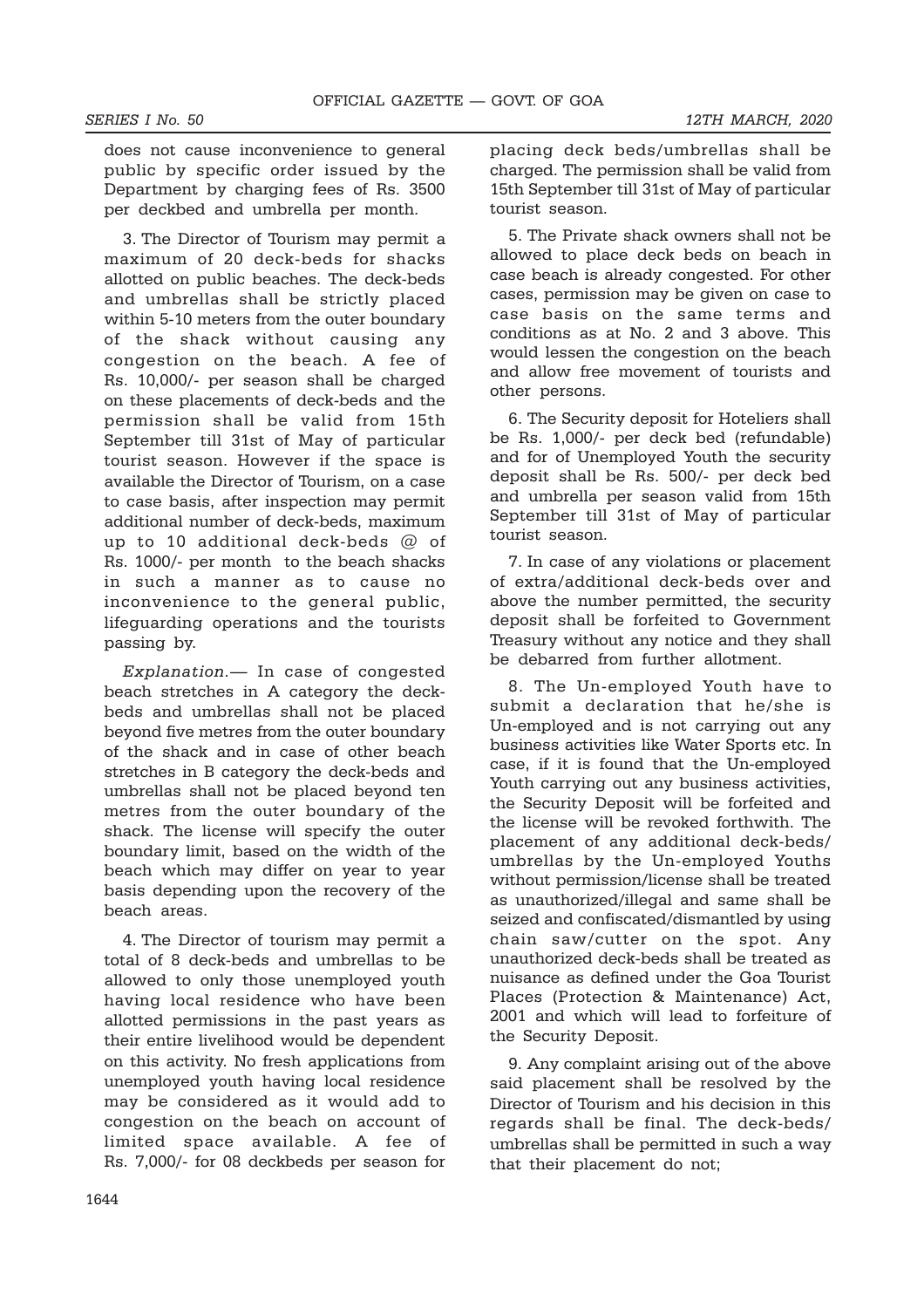(a) violate any right(s) of the citizen for any ingress or egress on the beach;

(b) occupy under the guise of the permission, the entire stretch of the beach thus hampering the activity of children playing on the beach or members of the public walking on the beach or otherwise hamper or hinder the access to, and enjoyment of the beach;

(c) Inconvenience the public or tourist visiting the beach and that there is sufficient place available for all other touristic activities as are permitted in Law or as per entitlement for the members of the public.

10. The Deck-Beds shall be serially numbered from 1 to 8-12-20 as the case may be in all the stretches and painted with the permission/license number allotted. No scattering of Deck-Beds shall be allowed and if found the same shall be confiscated and the permission/license to place deck beds shall be revoked in respect of the shack allottee who has been found violating this clause. Any deck beds found without permission/license number painted on it shall be treated as unauthorized deck bed and the same shall be seized and confiscated/dismantled by using chain saw/cutter, on the spot. Any unauthorized deck bed, umbrella, tables, chairs etc. shall be treated as nuisance as defined under Goa Tourist Places (Protection and Maintenance) Act, 2001 and the violator shall be prosecuted under section 10 of the above Act 2001.

11. All such deck-beds and umbrellas shall be removed immediately after 31st of May of that particular tourist season.

C. Terms and conditions for issue of permission for Erection of Shed for Water Sports Operators.

Those applicants who are interested to erect a temporary Shed to store their equipments/operate Water Sports Activities

within the marked zone for the purpose, shall be permitted on payment of a fee of Rs. 50,000/- per year in the form of Demand Draft drawn on State Bank of India, Panaji in favour of Director of Tourism, payable at Panaji for an area not more than 10 mtr. x 10 mtr. and they shall submit a refundable Security Deposit of Rs. 75,000/- in the form of "Demand Draft". The permission shall be valid for one tourist season for a period from 15th of September to 31st of May in the tourist season and the same shall have to be renewed by the applicant in case he wishes to continue further in the next tourist season in the consecutive years. They should vacate and clear the site within seven days from the date of expiry of the permission and not later than 12th of June of that particular year. The Water Sports activities should be carried out only within the demarcated area and the operator should be registered under the Tourist Trade Act, 1982 with the Department of Tourism (copy of a valid Certificate to be enclosed). For operation of Water Sports activities, queue (Q) system shall be followed for which separate guidelines are being issued in pursuance of the Policy for regulation of water sports. The application for the said request will be considered on first come first serve basis and allocation depends purely on site condition. No commercial activity of any kind in the hut/shed is permitted.

D. Permission for erection of Base Station. Beach Watch Towers Public Utilities Comprising of Changing Rooms, Shower Rooms, Cloak Rooms and Toilets, Water Sports Kiosks etc.

The Integrated lifeguarding and beach safety services of the Department shall have priority in erection of Base Station, Beach Watch Towers and Storage of all required equipments. Similarly, the Department shall be at liberty to allow erection of beach nodal centers for protection of Children's Rights, ticket counters for Water Sports, Tourist Assistance Booths, Toilets, Beach cleaning, safety etc.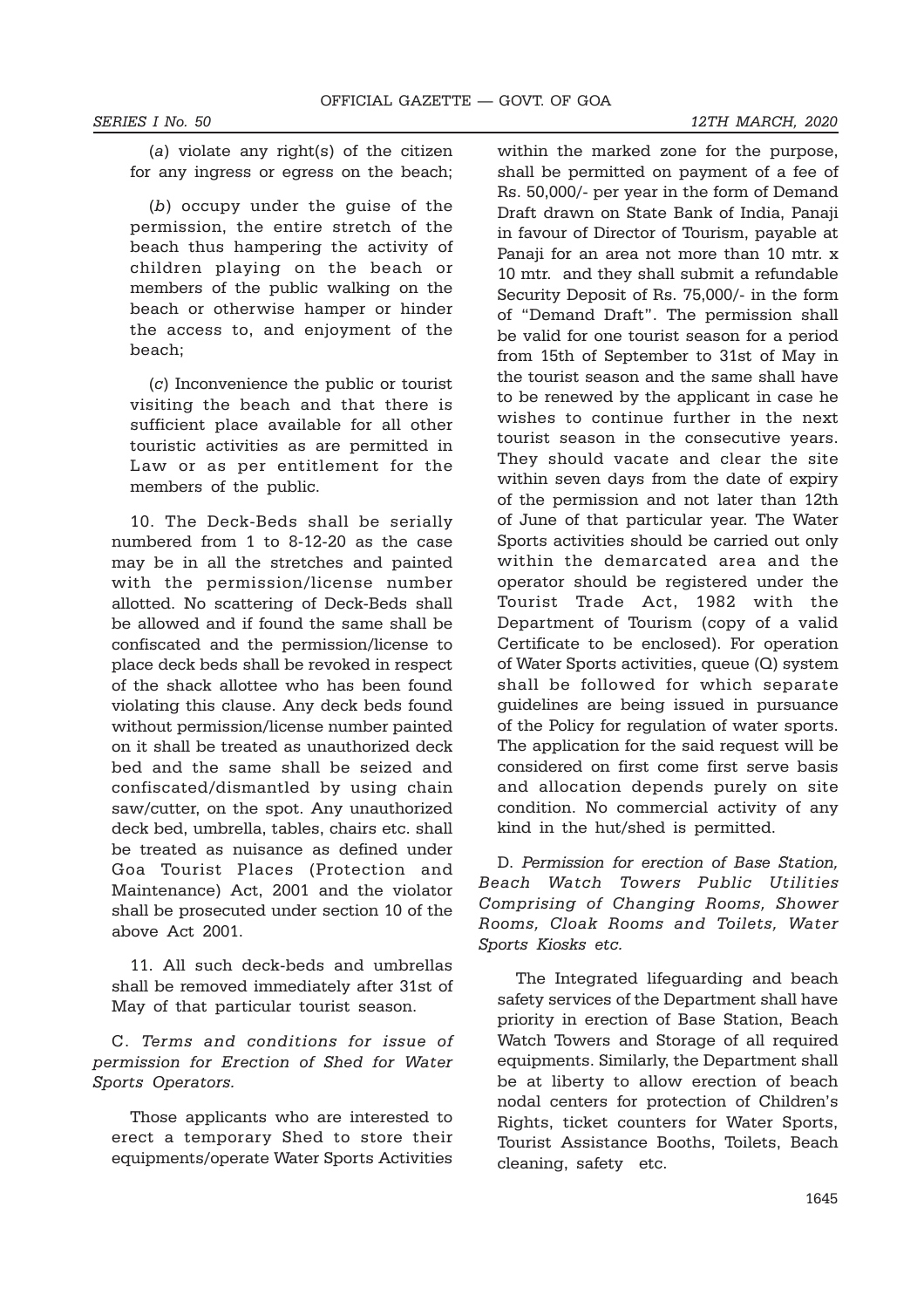E. Proper area to be maintained for bathing zone.

This Department through duly appointed agency shall demarcate the area for bathing and the same has to be strictly followed and no other activities to be carried out/allowed taking into consideration the safety of tourists.

F. Proper area to be maintained for fishing and related activities.

The Department may not allow any activities/permission in the area where fishing activities are carried out.

Removal of Difficulties: In case of any difficulty arising in the implementation of the Tourism Policy for erection of Temporary Seasonal Structures, the decision of the Director of Tourism shall be final. Failure to comply with any of the above conditions and furnishing of incorrect information by the allottee, the Permission shall be cancelled forthwith and the shack shall be demolished at the own risk and cost. The shack allottee shall also be debarred for a minimum period of three years and the amount deposited as Fees/Security Deposit shall be forfeited to Government treasury.

G. Terms and conditions for registration of temporary beach shacks and temporary huts in private properties.

Temporary shacks/tents and huts to be erected on private properties shall be registered under the Goa Registration of Tourist Trade Act, 1982 as per the following terms and conditions subject to the condition that all such temporary structures should have valid permissions/NOC from the Village Panchayat or Municipal Councils/local self-governments.

1. Applicant shall submit duly filled-in application alongwith following documents:

(i) Property ownership documents with clear title/valid permission/NOC from local self-governments like Municipalities and Panchayats in the prescribed format as per Annexure.

- (ii) Form I & XIV (Recent)
- (iii) Site Plan & Survey Plan
- (iv) NOC/Approval from GCZMA in CRZ areas

(v) Three Passport size recent coloured photographs (two copies with the name written on the back and one attached to the application).

(vi) The cost for the application form shall be Rs. 3,000/- non-refundable in form of a Demand Draft drawn in favour of Director of Tourism payable at Panaji from any Scheduled Commercial Bank only.

| Area of erection of       | Fees and security deposit                                                                                                                                                                                                                                                                     | Fees for huts                                                                                 |                                                                                                       |  |  |
|---------------------------|-----------------------------------------------------------------------------------------------------------------------------------------------------------------------------------------------------------------------------------------------------------------------------------------------|-----------------------------------------------------------------------------------------------|-------------------------------------------------------------------------------------------------------|--|--|
| the shack                 | for shack in private area                                                                                                                                                                                                                                                                     | A.C. huts/tents                                                                               | Non A.C. huts/tents                                                                                   |  |  |
| All Private<br>properties | Rs. 25,000/-(Per tourist season)<br>per shack of size 18m x 8m, for<br>every additional square meter,<br>additional fees payable will be<br>Rupees 500 per square meter<br>subject to maximum size of<br>24m x 12m of shack. Security<br>deposit will be Rupees twenty<br>thousand per shack. | Rs. 5,000/- per hut<br>per tourist season.<br>Security deposit will<br>be Rs. 2,500/-per hut. | Rs. 2,000/- per hut per<br>tourist season per hut.<br>Security deposit will<br>be Rs. 1,000/- per hut |  |  |

(vii) The fees and the security deposit shall be as below:-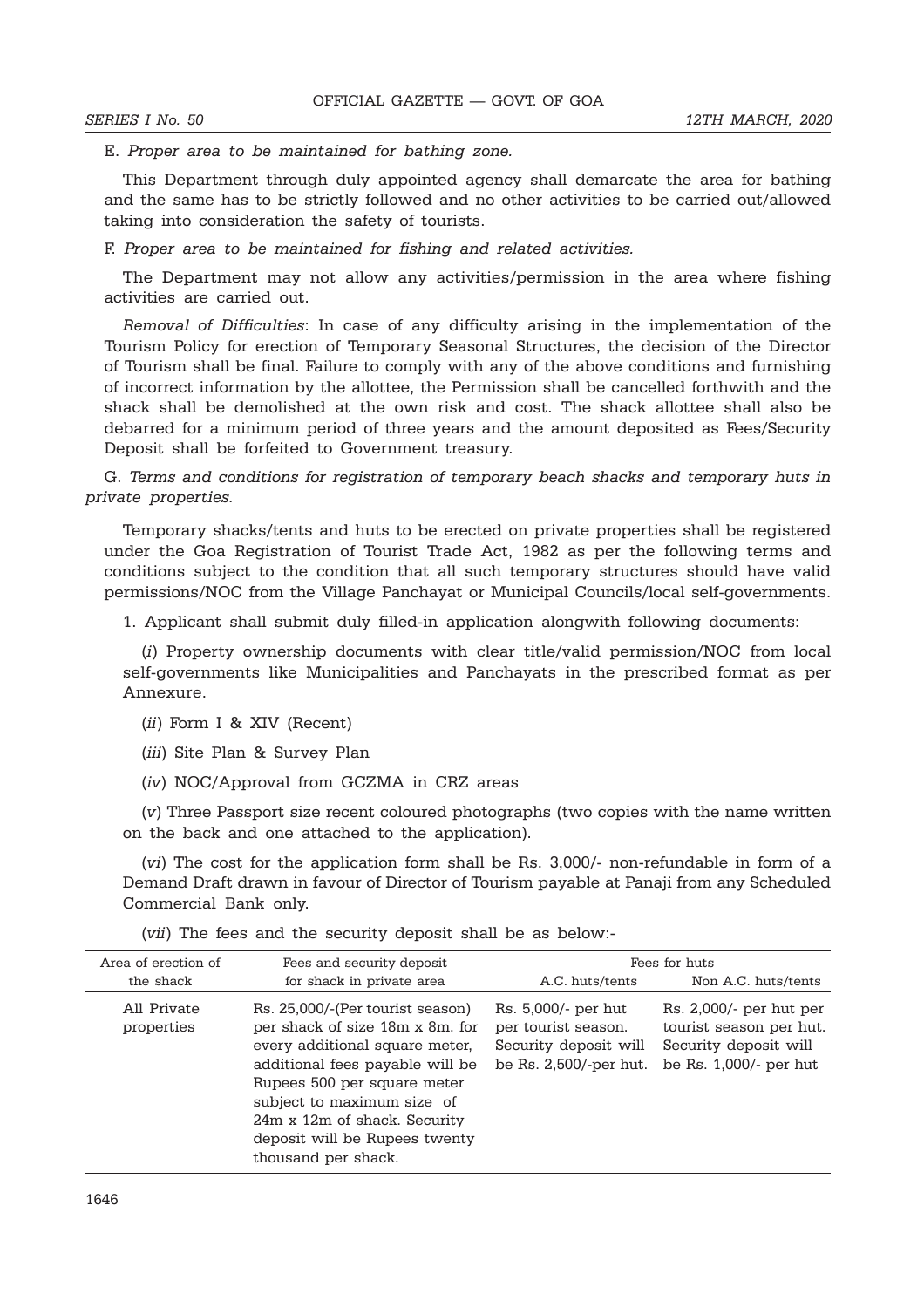(viii) The shack fee/hut fees shall nonrefundable and shall be paid by challan.

(ix) A refundable Security Deposit as mentioned above shall be paid by challan and deposited in Govt treasury should also be along with the application form. The security deposit will be forfeited in case of violation of any terms and conditions of this policy.

 By order and in the name of the Governor of Goa.

Menino D'Souza, Director & ex officio Joint Secretary (Tourism).

Panaji, 2nd March, 2020.

 $+ +$ 

Department of Urban Development Municipal Administration

# $\overline{a}$ Notification

# 14/DMA/STAT/PoA-SCM & AMRUT/ /2019-20/3854

Sub.: Pattern of Assistance for releasing Grant-in-Aid to Imagine Panaji Smart City Development Limited (IPSCDL) through Directorate of Municipal Administration.

The Government is pleased to approve the Pattern of Assistance for the Imagine Panaji Smart City Development Limited (IPSCDL)- Special Purpose Vehicle incorporated under the Companies Act, 2013, as specified below:—

1. Annual Grant-in-aid will be sanctioned to the Imagine Panaji Smart City Development Limited (IPSCDL), by the Government to implement Centrally Sponsored Schemes viz. Smart City Mission (SCM) (50:50) & Atal Mission for Rejuvenation and Urban Transformation (AMRUT) (50:50) for the following purposes:-

a. To fulfill all the aims and objectives of the Imagine Panaji Smart City Development Limited (IPSCDL) as enshrined in its Memorandum of Association.

b. To implement the decisions taken during the periodic meetings of the members of the IPSCDL.

2. The grants would be released in the 50:50 Central-State sharing pattern on receipt of share from Central Government.

3. Any portion of the grant which is not ultimately required shall be refunded in cash to the Government Treasury without which subsequent grants will not be released to IPSCDL. After utilizing refunding the above sanctioned amount, an Utilization Certificate should be furnished to the sanctioning authority as required under G.F.R. 19.

4. The equipment purchase & assets created with the aid of the grant will vest in the Government. The Grantee shall maintain a register in Form G.F.R. 19 of the permanent and semi-permanent assets acquired wholly or partly out of the Government grants. The register shall be maintained separately in respect of the grants sanctioned and an extract from the register shall be furnished to the Government annually with the audited accounts after the close of the financial year. Such assets shall not be disposed off, encumbered or utilized for the purpose other than those for which the grant was given, without prior approval of the Government.

5. The IPSCDL will appoint a qualified Chartered Accountant to get their accounts audited. However, the accounts will be subject to concurrent audit by the statutory auditor of Government i.e the Office of the Sr. Dy. Accountant General, Panaji. The accounts of the grants shall be maintained separately and properly from its normal activities and submitted as and when required.

6. The audited statement of accounts showing the expenditure incurred by the Grantee from the grants shall be furnished to the Government within six months after the close of the financial year together with a certificate from the Auditor to the effect that the grant was utilized for the purpose for which it was sanctioned.